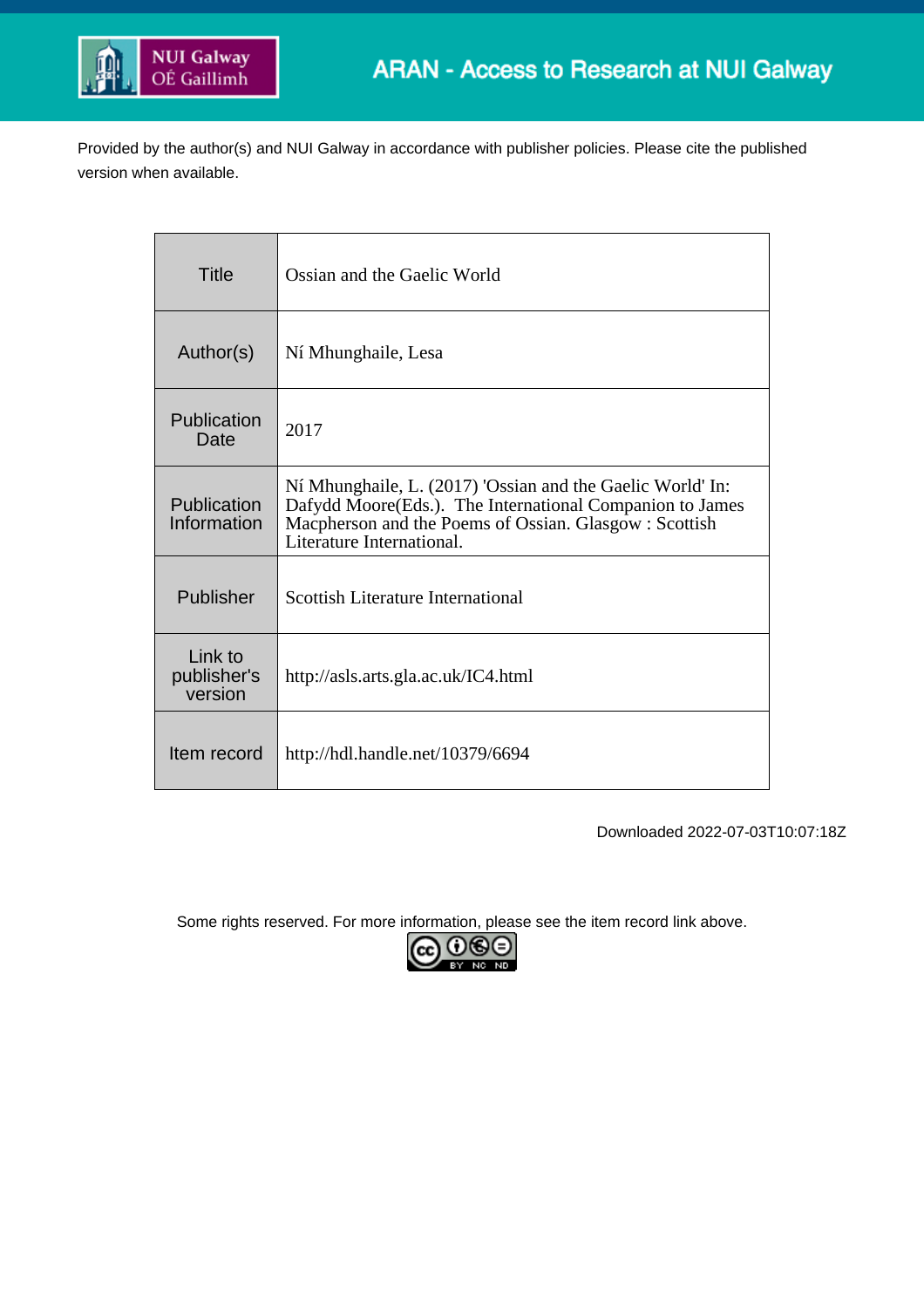#### CHAPTER TWO

# **Ossian and the Gaelic World**

#### Lesa Ní Mhunghaile

James Macpherson returned to his native Badenoch in 1756 to take up a post as a country schoolmaster. Once there:

it is believed, he began to collect Gaelic poetry, without any other view at that time but to amuse himself in that solitude. That was no difficult task in the then state of Badenoch, when a number of old men were still alive who had a great mass of Gaelic poetry treasured up in their memory, which they used to recite to their countrymen when assembled beside a cheerful fire in the long winter nights.<sup>1</sup>

The poetry Macpherson collected primarily related to a vast corpus of Gaelic heroic literature that was hundreds of years old and had been preserved in the Scottish Highlands. This chapter will examine that corpus as a context for Macpherson's *Fragments of Ancient Poetry* (1760), *Fingal* (1761/2) and *Temora* (1763). It will begin by outlining the various interlinked strands of the heroic corpus, with a particular emphasis on the *Fiannaigheacht* ballad tradition (known in English as Fionn or Fenian ballads) which formed the basis of Macpherson's 'translations'. It will then discuss the relationship between the authentic Gaelic tradition and Macpherson's 'translations', drawing attention not only to differences but also to characteristics common to both.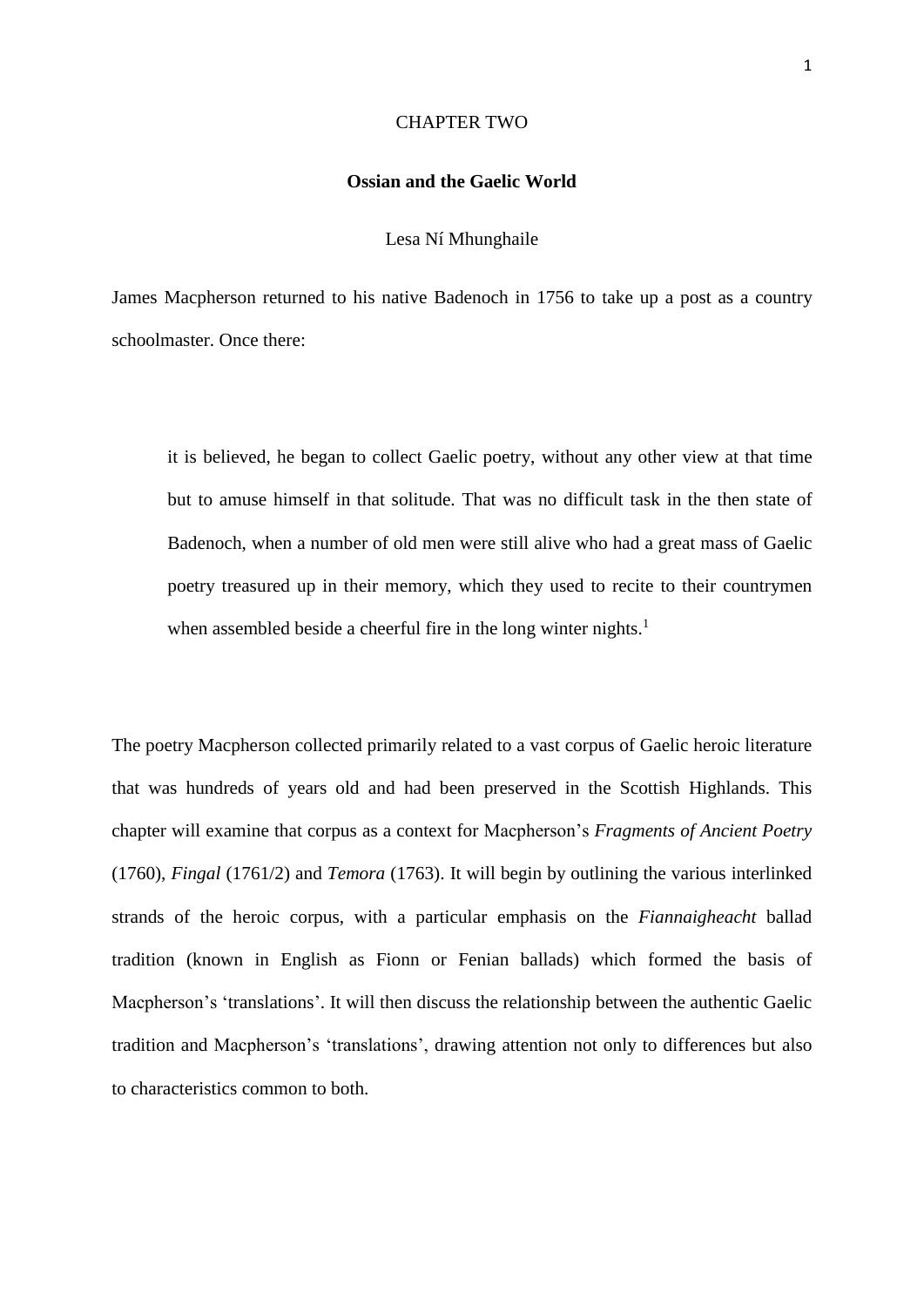## **The Heroic Gaelic Literature of Ireland and Scotland**

Macpherson was following in the footsteps of a number of collectors, who, from the early eighteenth century, had been collecting Gaelic songs and poetry in the Highlands. Alexander Pope (*c.*1706–1782), Minister of Reay, Caithness, made his collection around 1739, while Archibald Fletcher, a farmer in Auchalladar, Glenorchay, learned the poetry by heart and dictated it to local scribes in 1750. Jerome Stone (*c.*1727–1756), a teacher in Dunkeld made his collection around 1755, as did the Rev Donald MacNicol (1735–1802), Minister of Lismore, Argyll.<sup>2</sup> Stone was responsible for publishing the first 'translation' of a Gaelic Fionn ballad, 'Bás Fhraoich' (Fraoch's Death), as 'Albin and the Daughter of Mey', in the *Scots Magazine* for January 1756.<sup>3</sup> His commentary highlighted the literary value of Gaelic poetry: 'those who have any tolerable acquaintance with the Irish language, must know, that there are a great number of poetical compositions in it […] Several of these performances are to be met with, which for sublimity of sentiment, nervousness of expression, and highspirited metaphors, are hardly to be equalled among the chief productions of the most cultivated nations.'<sup>4</sup>

Stone's publication drew attention to a literary tradition hitherto unknown outside the Highlands and almost certainly provided both an exemplar and the impetus for Macpherson's activities. Macpherson had grown up in a region in which the native Gaelic tradition, handed down orally from generation to generation, was still strong and he would have been familiar with that tradition from childhood even if he was not strongly literate in Gaelic.<sup>5</sup> Some of that tradition had also been preserved in manuscripts created by and disseminated among the bardic order. Manuscript texts were written either in the Classical Gaelic standard language that had been employed by the learned classes in both Scotland and Ireland until the late seventeenth century or in the 'modified and distinctively Scottish form of Classical Gaelic' that emerged in the following century. 6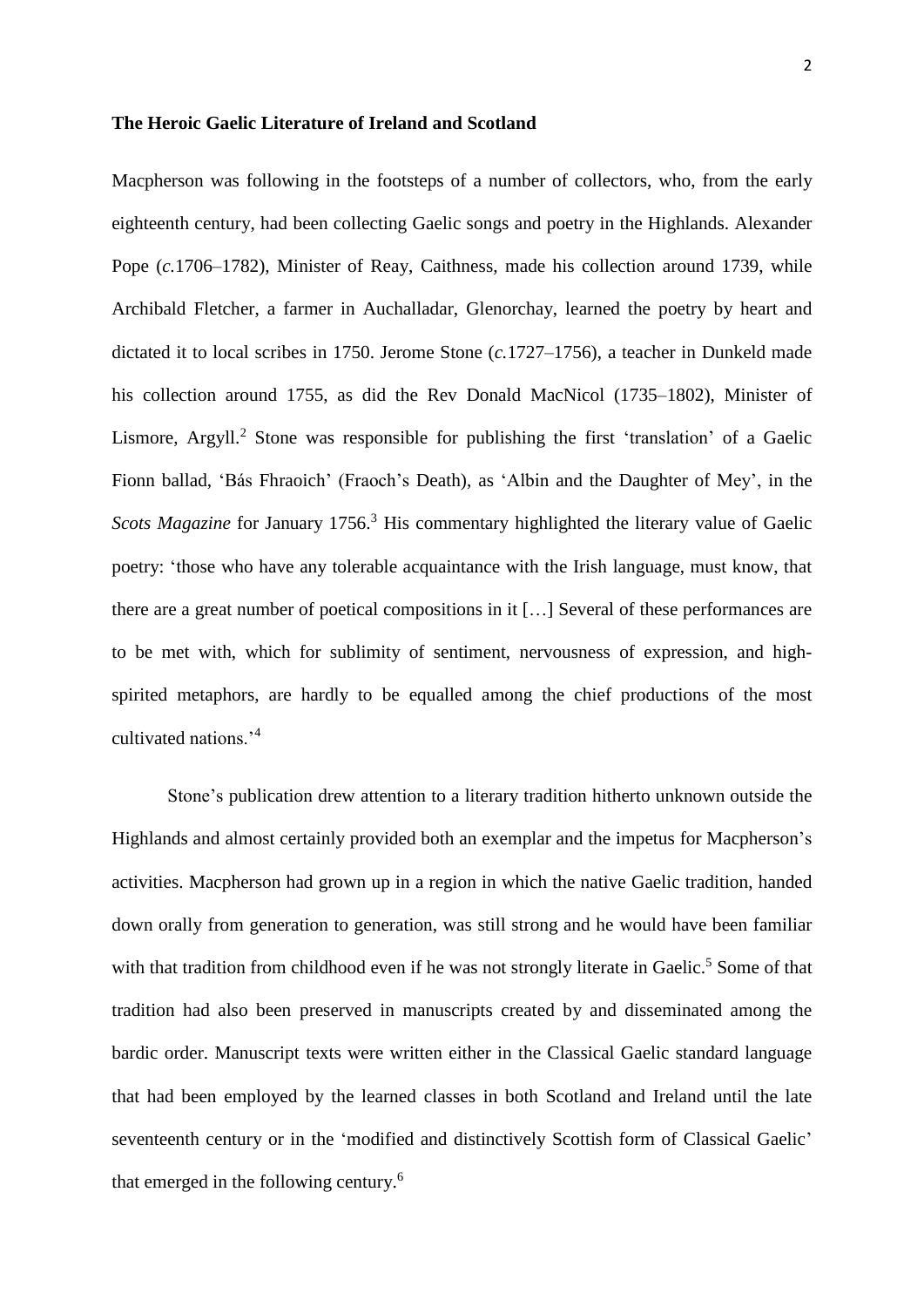Ireland and Scotland constituted a common linguistic area during the Middle Ages and shared a common literary heritage. Poets travelled between the two countries and Scottish poets trained in Irish schools and vice versa.<sup>7</sup> As a result the same tales and ballads often circulated in both countries. An important component of this shared literary heritage is a corpus of heroic literature, central to which are two cycles of heroic tales known as the Fenian or Fionn cycle (*Fiannaigheacht*, *fian*-lore) and the Ulster cycle (*Rudhraigheacht*). Both comprise literary prose tales and narrative ballads in oral and manuscript form. The Fionn cycle was the most popular and widespread of all Gaelic narrative cycles. Traditionally situated in the third century, it relates the exploits of Fionn mac Cumhaill, his son Oisín and a band of warriors known as the *fianna*. <sup>8</sup> References to Fionn can be found in eighth-century texts written in Ireland where he is presented as a warrior and a seer. The key prose text is 'Agallamh na Seanórach' ('*The Colloquy of the Ancients*'), a number of narratives framed by a story in which the heroes Oisín and Caoilte mac Ronáin have survived long enough to relate the exploits of the *fianna* to Saint Patrick. <sup>9</sup> Other important texts in the cycle include 'Tóraigheacht Dhiarmada agus Ghráinne' ('*The Pursuit of Diarmaid and Gráinne*'), 'Cath Gabhra' ('*The Battle of Gabhra*') and 'Cath Finntrágha' ('*The Battle of Ventry*').

The Ulster cycle, based on the Ulaidh, an ancient people from whom the province of Ulster got its name, is traditionally situated in the first century and centres on the king Conchobar mac Nessa, ruler of the Ulaid, and the hero Cú Chulainn. The longest and most important story is the 'Táin Bó Cúailnge' ('*The Cattle Raid of Cooley*'). Also of note is 'Longes Mac nUislenn' ('*The Exile of the Sons of Uisneach*'), which tells the tale of Deirdre, destined at birth to cause slaughter and devastation in Ulster. Tales relating to the cycle are preserved in Irish-language manuscripts of the twelfth to fifteenth centuries but the language of the earliest stories is dateable to the eighth century. In earlier tradition the Ulster and Fionn cycles were quite separate but motifs from the Ulster cycle were gradually incorporated into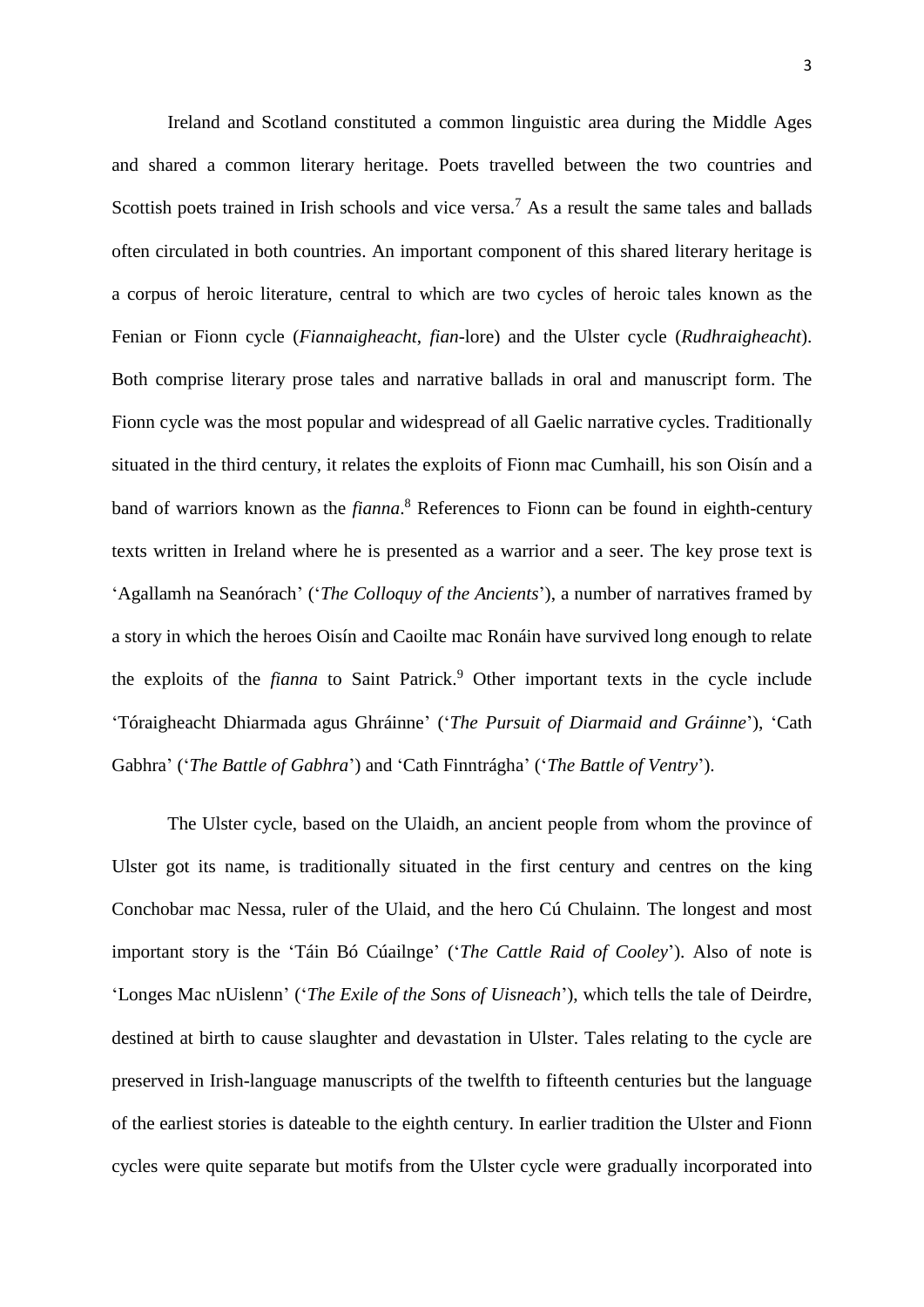the Fionn cycle, which over time took the place of the Ulster cycle in popular tradition. Distinction was preserved, however, though, as Thomson has noted, there were exceptions in Scotland such as 'Laoidh an Tailleoir' ('*The Ballad of the Tailor*'). 10

A discussion of the Fenian ballad (or lay) tradition is pertinent when considering the relationship between Macpherson and the Gaelic tradition.<sup>11</sup> The ballads or narrative poems, known as *laoi(dh)*, *dán* or *duan* in Irish and Scottish Gaelic respectively, are attributed in the tradition to Fenian heroes, particularly Oisín (Oiséan in Scotland). They are usually classified by subject matter by modern folklorists: *síodh*-ballads (ballads relating to the otherworld), *bruidhean*-ballads (ballads relating to battles), ballads of magical visitors, invader-ballads, ballads of internecine strife, pursuits and rescues, elopements, foreign expeditions, monsterslayings and hunts.<sup>12</sup> The tradition contains a large number of narrative poems in addition to elegies and eulogies, poems about nature and debate poems. Individual ballads may contain a number of different styles.<sup>13</sup> They are composed in loose forms of syllabic verse known as *óglachas* and in the oral tradition they were chanted or sung.<sup>14</sup>

Although ballads are attested in Irish manuscripts from the time of the Book of Leinster (*c.*1160), many of the ballads which are contained in surviving collections were composed during the period extending from the end of the twelfth century to the sixteenth century.<sup>15</sup> The oral and written lay tradition co-existed, each sustaining the other, although the written tradition was the stronger of the two until the seventeenth century. During that period there was no substantial alteration to the tradition with the important exception of a change in overall tone, which moved from heroic to romantic and started to find room for hints of the burlesque.<sup>16</sup> Around the sixteenth century, a number of ballads were collected together to form a new type of *Agallamh* known as *Agallamh Oisín agus Phádra*ig. 17 Approximately one hundred and one complete copies of this text have been preserved in manuscripts, the earliest of which is found in the *Duanaire Finn* manuscript.<sup>18</sup> It is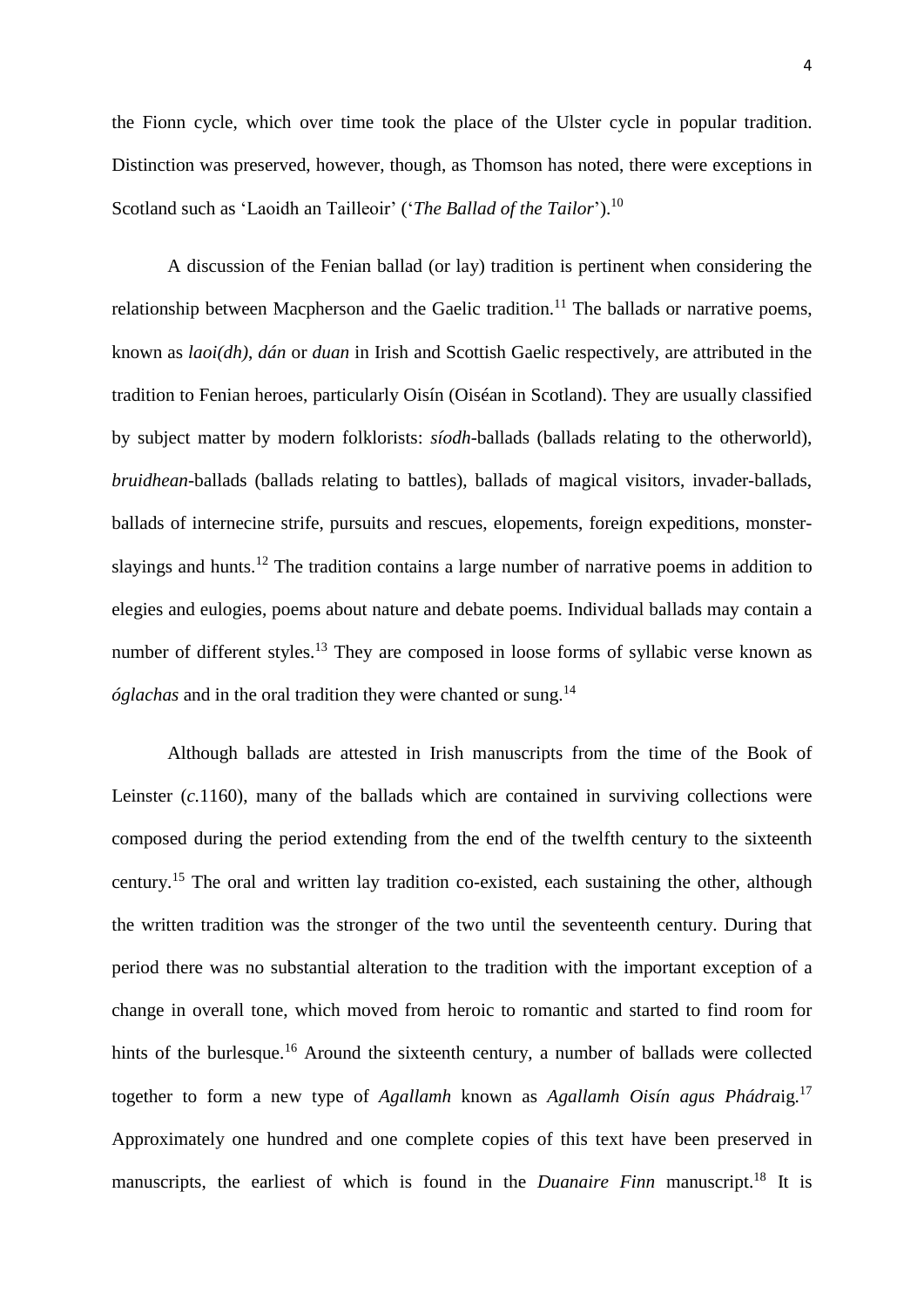noteworthy that there was less interest in the debate between Oisín and Pádraig in the later Scottish tradition, perhaps due to the Reformation and the subsequent evangelical movements in the Highlands.<sup>19</sup> It is also important to note that after the sixteenth century the Scottish ballad tradition was primarily sustained by oral transmission and it appears that the recitation of Fenian ballads survived in the repertoire of traditional singers longer in that country than in Ireland.<sup>20</sup>

There appears to have been greater variation in individual texts in Scotland during the later period than in Ireland, perhaps reflecting the stronger manuscript culture in Ireland, which had a tendency, relatively speaking, to stabilise texts, despite retaining a 'considerable variety of readings'.<sup>21</sup> In general, it is difficult to establish with certainty which ballads were composed in Scotland and which in Ireland. For example the ballad 'Is fada anocht a n-Oil Finn' ('*Time passes wearily in Elphin tonight*'), in which Oisín laments the passing of the *fianna* and compares his present unhappiness to his former happiness, is common to the Irish and Scottish tradition but as it refers to Elphin in Co. Roscommon it was most likely composed in Ireland and from there passed into the oral tradition in Scotland.<sup>22</sup> Certain ballads that were common to the two countries developed a distinct Scottish dimension as, for example, 'Eas Ruaidh' ('*Assaroe*') or 'Cath Ríogh na Sorcha' ('*The Battle with the King of Sorcha*'), while some ballads composed in Ireland, such as 'Laoidh Fhraoich', were accepted and localised in parts of Gaelic Scotland. Indeed some ballads appear to have been preserved in Scotland only such as 'Laoidh Fhraoich' and 'Laoidh Dhiarmaid', both of which were very popular in the Scottish tradition.<sup>23</sup> Scotland, therefore, played an important role in preserving ballads that have been lost in Ireland and of course the converse may also be true.<sup>24</sup> It is important to emphasise this shared Gaelic literary heritage particularly in light of Macpherson's claims that the Irish had appropriated 'Ossian and his heroes to their own country' and the ensuing reaction in Ireland to such claims. <sup>25</sup> As the evidence above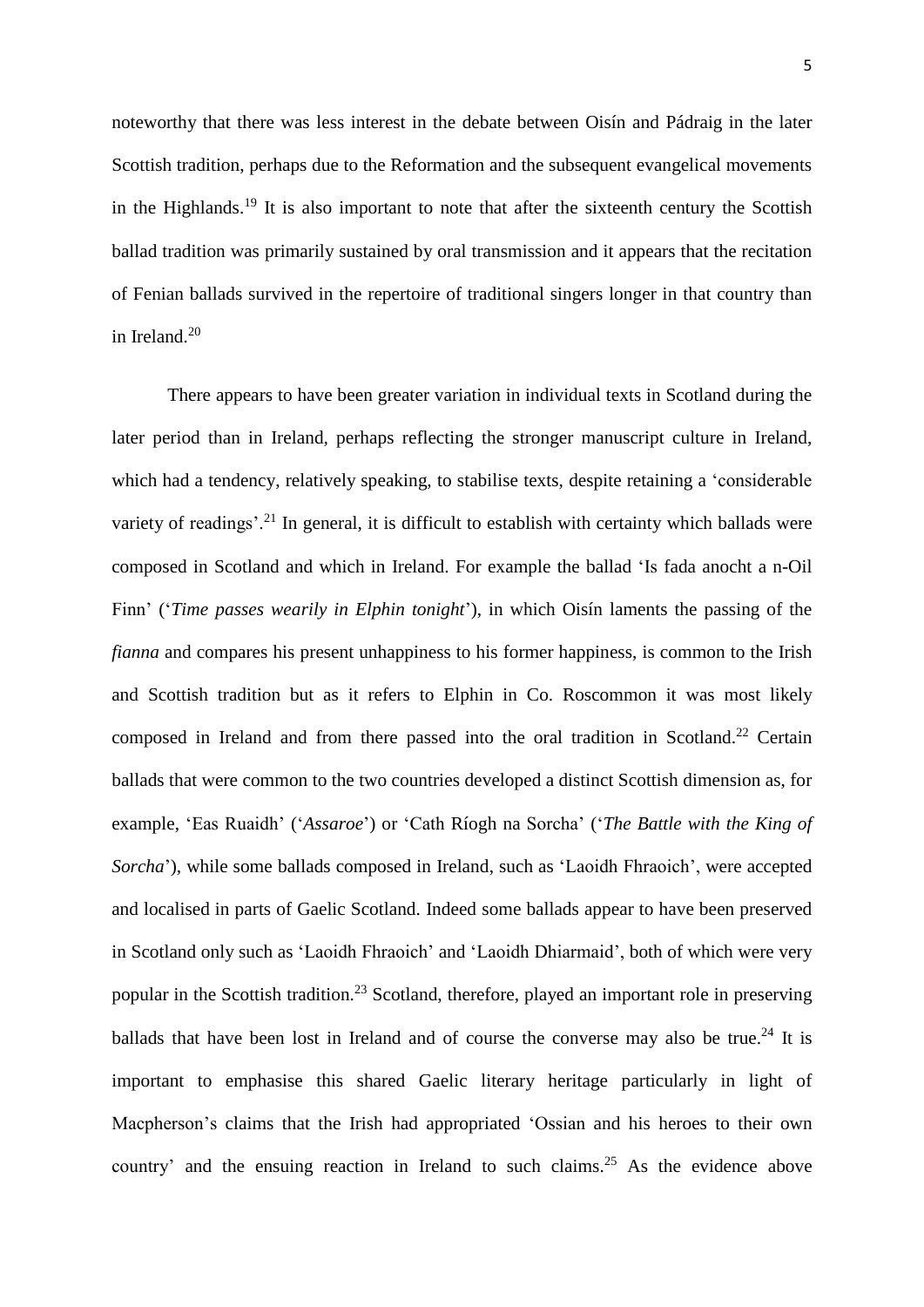demonstrates, it is too simplistic to claim that one country appropriated the literary tradition of the other.

The two most important collections of Early Modern Fionn ballads are contained in the Scottish manuscript, *The Book of the Dean of Lismore*, and the Irish manuscript, *Duanaire Finn* (*The Poem Book of Fionn*). The former was compiled in Perthshire by Sir James McGregor, Dean of Lismore of Argyll, and his brother Duncan, mainly from the oral tradition between 1512 and 1542.<sup>26</sup> It is noteworthy for the distinctive orthography they employed. Scots-based and written in 'secretary hand', a style of European handwriting developed in the early sixteenth century for writing English, German, Welsh and Gaelic, it conveyed 'an approximation of the Gaelic sounds' rather than an old Gaelic script or standard Classical Gaelic spelling.<sup>27</sup> Meek has noted that it 'represents what is perhaps the high point of meticulous recording of the Finn ballad texts within the medieval tradition'.<sup>28</sup> It contains around twenty poems belonging to the Fionn cycle.<sup>29</sup> The *Duanaire Finn* manuscript was written in Louvain and Ostende between 1626 and 1627 by Niall Gruama Ó Catháin and Aodh Ó Dochartaigh for their patron Captain Somhairle Mac Domhnaill of Antrim, an officer in the Spanish army of the Netherlands. It contains sixty-nine ballads from the Fionn cycle and a version of *Agallamh na Seanórach* omitting the poetry. <sup>30</sup> There are only four ballads common to *The Book of the Dean of Lismore* and *Duanaire Finn*. This is significant because it demonstrates that despite the shared literary inheritance, the Scottish tradition was 'preserving if not actually creating' ballads that were not known in Ireland.<sup>31</sup>

In Ireland, the ballad tradition remained popular in both the manuscript and oral traditions during the eighteenth and nineteenth centuries. Ballads were regularly expanded and a number of new Fionn ballads were composed during the eighteenth century. The first, 'Suirghe Ghuill', was composed by the poet and scribe Seán Ó Neachtain (*c.*1640–1729) in Dublin in 1713. It was termed 'pseudo-Ossianic' or 'spurious Ossianic' by Standish Hayes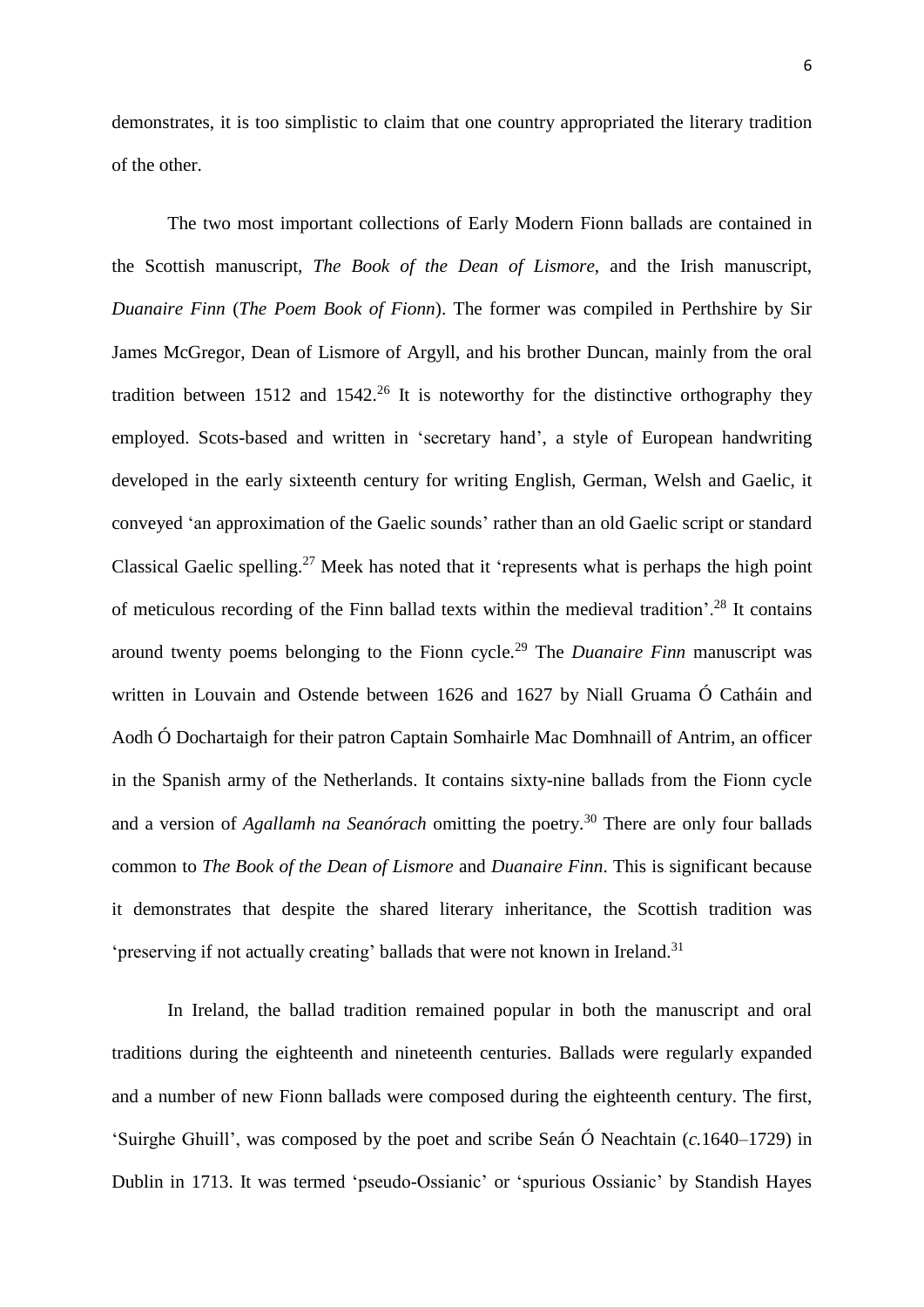O'Grady, who noted that 'the style and plot are mock heroic and burlesque'.<sup>32</sup> It tells of how Angliota, the king of Troy's daughter, visits Ireland in distress and requests the protection of the *fianna*. The second ballad, 'Laoi Oisín ar Thír na nÓg' ('*Oisín's lay concerning the Land of Youth*'), composed possibly around 1750, has been ascribed to Micheál Coimín (*c.*1680– 1760) of Co. Clare.<sup>33</sup> It recounts Oisín's journey to Tír na nÓg and his subsequent return three hundred years later. The theme was well known in the Gaelic literary tradition as it is found in the stories *Echtrae Chonnlai* and *Immram Brain*. Coimín displays a good knowledge of the *fiannaíocht* tradition, though the ballad displays the same weaknesses as other late compositions, suggesting that poets were constrained by the fetters of the ancient tradition and a genre that was exhausted by the eighteenth century. That said, had he not composed the ballad, the ancient story of Oisín in Tír na nÓg might have been lost to posterity.<sup>34</sup> Other late Fionn ballads include 'Laoi Mheargaigh' or 'Laoi Mhná Mheargaigh' ('*The Ballad of Meargach*' or '*The Ballad of Meargach's wife*'); 'Lá dhúinne ar Sliabh Fuaid' ('*One day on Sliabh Foy*'), which may have been composed by the Northern scribe, Muiris Ó Gormáin; and 'Laoi Chab an Dosáin' ('*The Ballad of the Mouth of the Tuft*'), which has been termed 'one of the most obscene literary pieces in pre-modern Irish literature'.<sup>35</sup>

# **The relationship between Macpherson's translations and the authentic Gaelic tradition**

Macpherson claimed that the poems he had published were translations of the Gaeliclanguage material he had collected in the Highlands 'after a peregrination of six months.<sup>36</sup> Although it appears that he had initially intended to replicate the poetic metre of the authentic tradition in the translations, they were eventually presented in rhythmical prose. It appears that Macpherson may have been heavily influenced by Hugh Blair in the decision to use this particular style and that it was most likely influenced by concerns regarding how Gaelic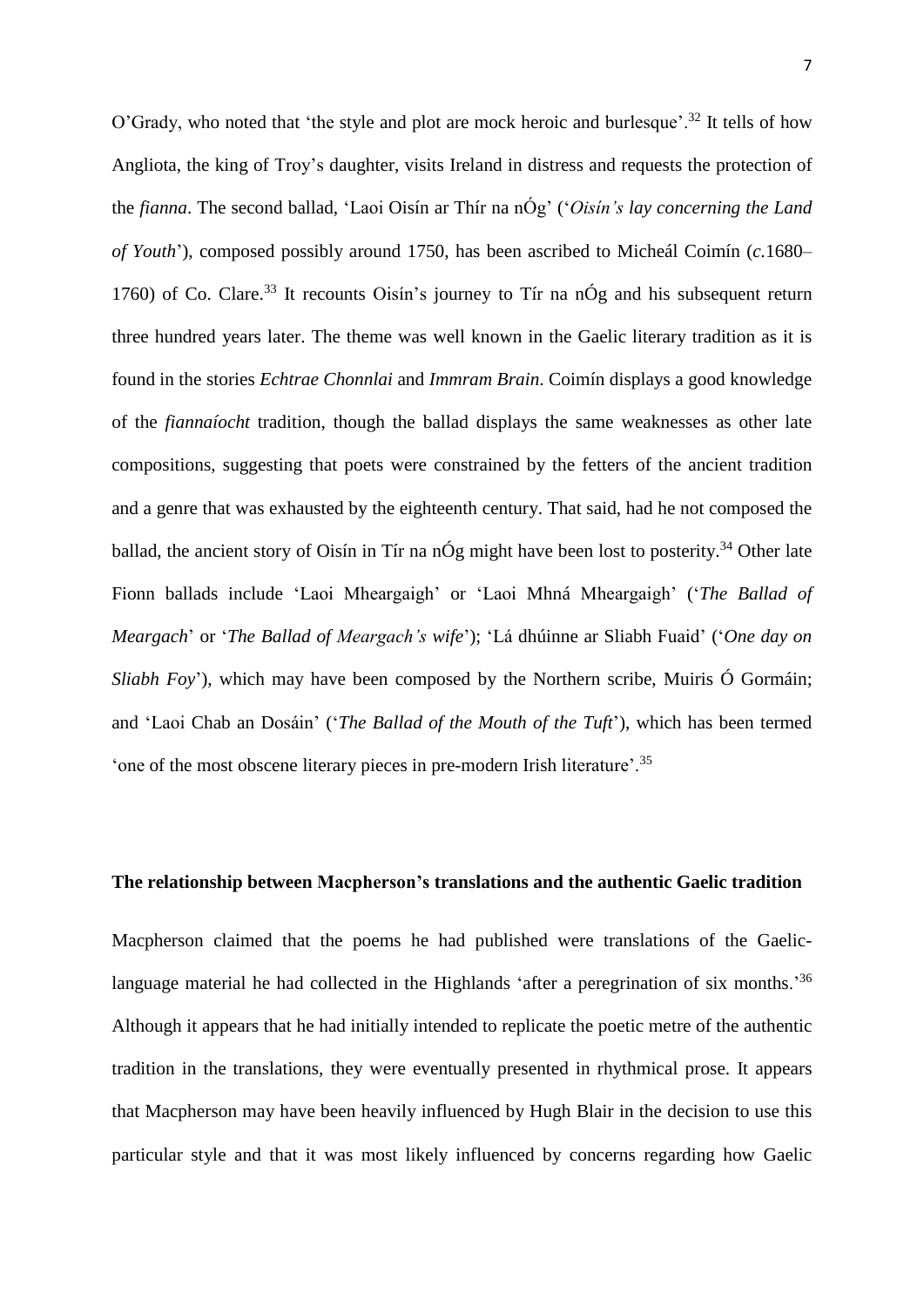poetry could be best presented to an English-speaking audience.<sup>37</sup> Accusations of charlatanism and forgery abounded from the outset but in recent decades scholars have come to a more nuanced understanding of Macpherson's treatment of Gaelic language material. It seems likely that Macpherson was not helped by being insufficiently conversant in literary Gaelic to fully understand his raw materials, and the 'confusion and vagueness' of some of his borrowings may be the result of him often having had only a general sense of the meaning of the texts he encountered. 38

The first detailed attempt to deal with the Macpherson's claims was an anonymous article entitled *Mémoire de M. de C. a Messieurs les Auteurs Du Journal des Sçavans*, probably penned by the Bishop of Cloyne John O'Brien (*c.*1701–1769), published over five issues of the *Journal des Sçavans* in 1764. <sup>39</sup> A large part of the *Mémoire* consisted of a detailed attack on the historical structure that Macpherson had provided for his translations. In the final instalment, M. de C. argued that 'Fingal' was composed of elements taken from the tales 'Cath Finntrágha' ('*The Battle of Ventry*') and 'Bruidhean Chaorthainn' ('*The Rowan-tree Dwelling*') and was heavily dependent on a third tale written in verse, 'La guerre ou la descente de Dearg files de Diric Roi de Lochlin' ('*The war of the descent of Dearg, son of Diric, King of Lochlin*' [Scandanavia]). He claimed that 'Carthon' was also based on *Bruighean Caorthoin* and noted the following:

We shall never finish if we wish to enter here into a detailed examination of all his other poems: it suffices to note that they are all drawn from the same source, composed in the same spirit, and the originals have all been falsified with the same skill.<sup>40</sup>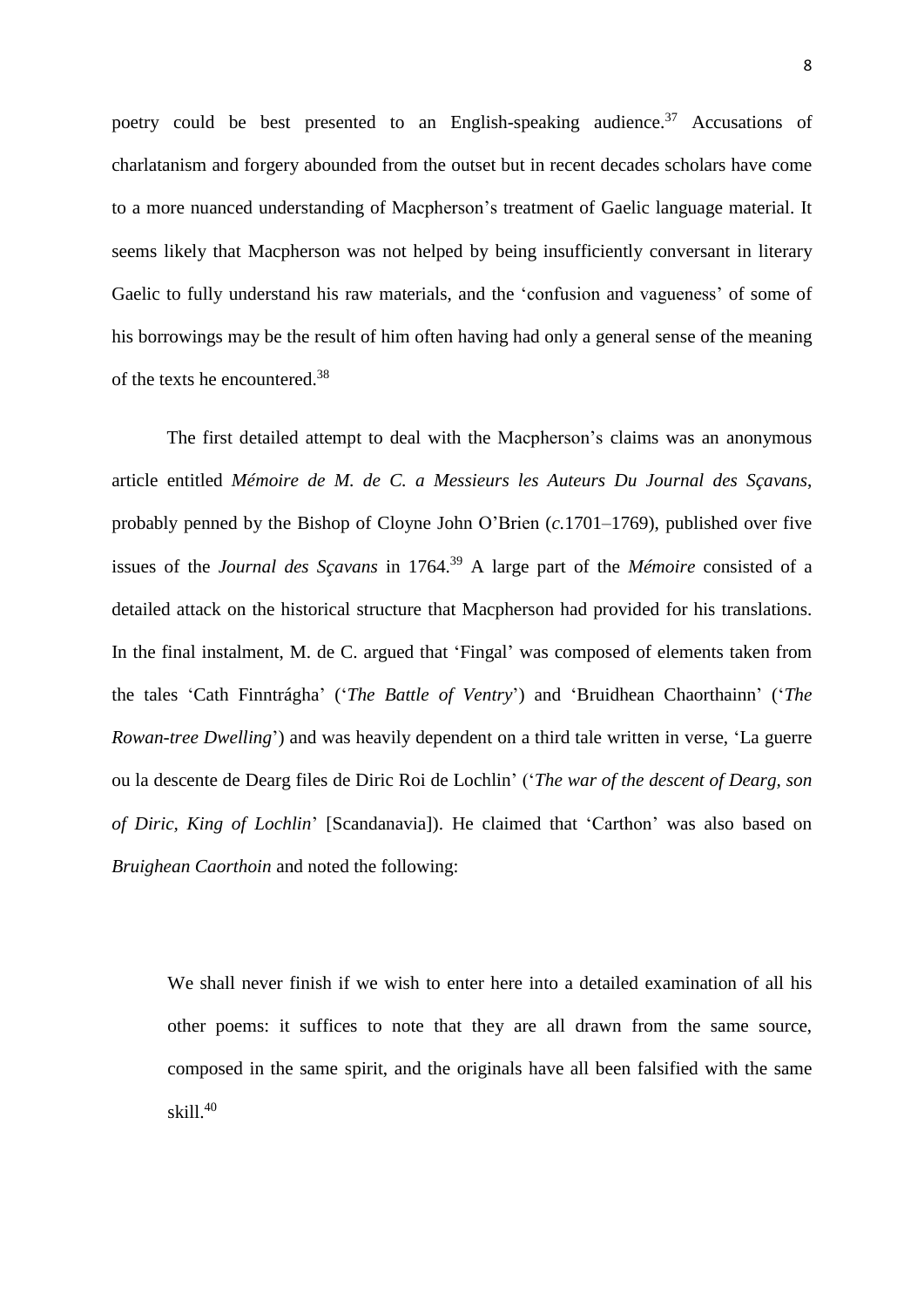The next serious attempt to examine the veracity of Macpherson's claims was an investigation by the Highland Society of Scotland in 1805. Its report concluded:

[...] the Committee has not been able to obtain any one poem the same in title and tenor with the poems published by him. It is inclined to believe that he was in use to supply chasms, and to give connection, by inserting passages which he did not find, and to add what he conceived to be dignity and delicacy to the original composition, by striking out passages, by softening incidents, by refining the language, in short by changing what he considered as too simple or too rude for a modern ear, and elevating what in his opinion was below the standard of good poetry. To what degree, however, he exercised these liberties, it is impossible for the Committee to determine.<sup>41</sup>

The investigation compared *Ossian* with Fionn ballads collected by Duncan Kennedy and others and those published by Charlotte Brooke in *Reliques of Irish Poetry* (1789). One of the authentic ballads assessed in the *Report* was 'Laoidh an Mhoighre Bhoirb', also known in Scotland as 'Cath Rìgh na Sorcha' or 'Eas Ruadh', the earliest version of which is found in the *Book of the Dean of Lismore*. The *Report* concluded that 'the simplicity and distinctness of narrative in the original ancient poem will be easily contrasted with the general and more ornamented expression of Macpherson's translation'.<sup>42</sup> However it would be another ninety years before Ludwig Chr. Stern undertook a detailed study of Macpherson's poems and identified a number of the sources that Macpherson had employed.<sup>43</sup> He also examined Macpherson's Gaelic 'originals' as published posthumously in 1807 and was left in no doubt that they had been back-translated from the English texts.<sup>44</sup> Stern was scathing in his condemnation of *Ossian*: '[i]t may be conceded that Macpherson had to some small extent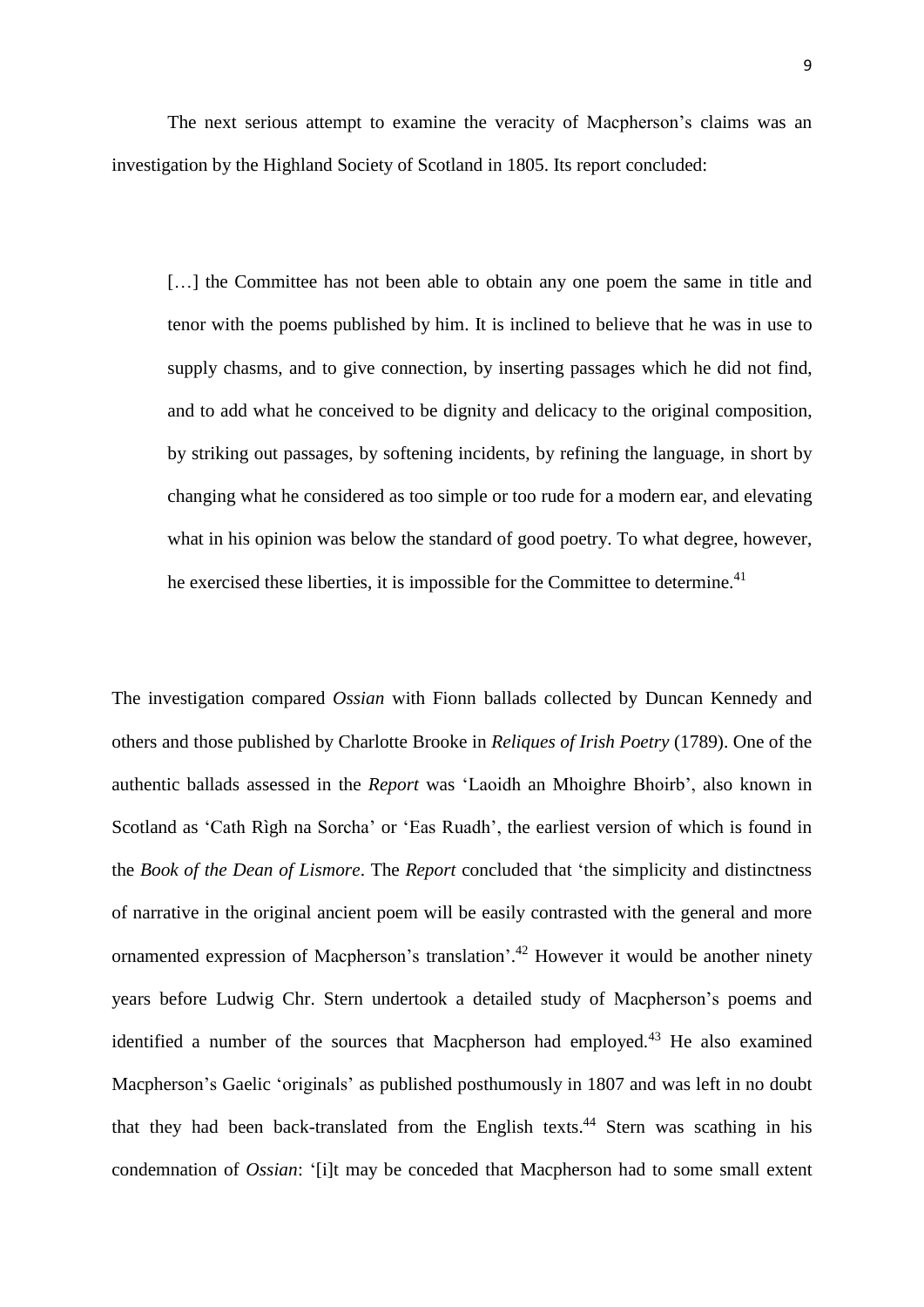imbibed the spirit of Gaelic poetry, but he had so mixed it up with noxious sentimentality and religious unction that it became scarcely recognisable as a native product<sup>', 45</sup> Derick Thomson built on the foundation laid by Stern's work and demonstrated that Macpherson drew on sixteen or seventeen Gaelic ballads. He argues that Macpherson used the ballads in a number of different ways: 'sometimes adopting and adapting a plot, sometimes producing a loose translation of a sequence of lines or stanzas, and more often taking names or incidents or references from the Gaelic texts and reproducing variants of these'.<sup>46</sup>

Thomson found that the epic *Fingal* 'makes the most pervasive and detailed use of Gaelic ballads of any of Macpherson's books'.<sup>47</sup> Two ballads, 'Duan a' Ghairbh' and 'Laoidh Mhaghnuis' form the main outline of the plot and the main episodes are based on three others: 'Fingal's visit to Norway', 'Duan na n-Inghinn' ('*The Ballad of the Maiden*') and 'Suireadh Oisein air Eamhair Aluinn' ('*Oisín's Courtship*'). There were, however, other echoes. For example, Macpherson amalgamated versions of 'Moighre Borb' and 'An Ionmhuinn' (a seventeenth-century imitation of the former ballad) to create the 'Maid of Craca' episode in *Fingal*, Book III.<sup>48</sup> 'Moighre Borb' also formed the basis of Fragment VI. Macpherson also used other ballads in a more restricted manner elsewhere in the volume. These include 'Sliabh nam Ban Fionn', 'Ard Aigneach Goll' ('*The Praise of Goll*') and possibly a ballad about Cú Chulainn's chariot.<sup>49</sup>

Macpherson's 'The Battle of Lora' has close affinities with the ballad 'Teanntachd Mhòr na Fèinne' ('*The Fian's great distress*'), following the same sequences of events contained in the Gaelic albeit laying emphasis in different places. St. Patrick is transformed into a Culdee, the Fenian princess is given the name Bosmina and a lengthy description of compensation in the Gaelic is greatly reduced.<sup>50</sup> Macpherson acknowledged that he used a version of the ballad he had received from James MacLagan but it appears that he also used a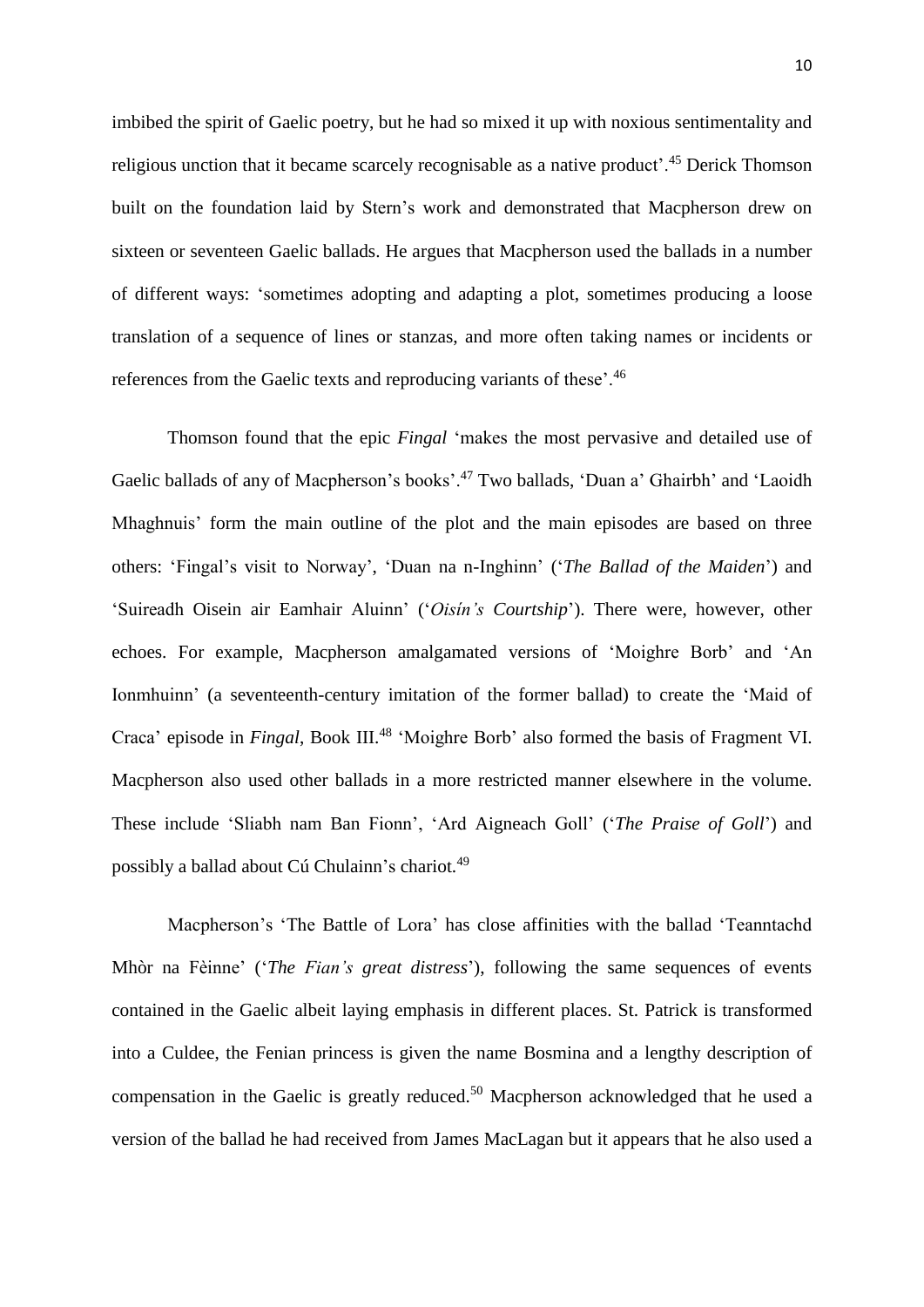number of other versions of the ballad, namely those of Jerome Stone and a version similar to that of Archibald Fletcher.<sup>51</sup>

A version of 'Bás Chonlaoich' ('*The Death of Conlaoch*') was used in the construction of 'Carthon', although Thomson describes Macpherson's treatment of the original as ruthless.<sup>52</sup> The Gaelic poem, a version of which is found in the Book of the Dean of Lismore, tells of how Cú Chulainn unwittingly kills his son Conlaoch. In 'Carthon', the heroes become Clessámmor and Carthon respectively and Macpherson reverses their roles. In 'Carthon' Clessámmor dies of grief, an addition to the Gaelic ballad. As in all of Macpherson's adaptations of Gaelic works, the style he employs in 'Carthon' differs greatly from 'Bás Chonlaoich' which is 'told with economy and restraint'.<sup>53</sup>

A final example of Macpherson's adaptation of Gaelic ballads is found in his use of a ballad or prose story relating to the hero Ferdiad and the Ulster cycle tale 'Táin Bó Cuailnge' ('*The Cattle Raid of Cooley*'). Ulster cycle texts were in circulation in eighteenth-century Scotland, including among the works of Macpherson's contemporaries such as James McLagan and Uilleam MacMhurchaidh. Thomson suggests that Macpherson may have obtained the ballad or story from oral sources or the historical works of Irish historians such as Geoffrey Keating and Roderick O'Flaherty. <sup>54</sup> It makes its appearance in 'Fingal' (Bk. II) where Ferdiad is killed by Cuchullin. Macpherson's version provides a 'distorted summary' of the Irish tale and changes its atmosphere 'almost beyond recognition'.<sup>55</sup>

Donald Meek has also suggested that Macpherson was aware of the prose tale 'Cath Finntrágha', 'one of the tales most highly prized in the medieval Gaelic world', and that it may have influenced the storyline of 'Fingal'.<sup>56</sup> The tale's main theme concerns an attack on Ireland by the Vikings, an important theme in Gaelic prose and ballads.<sup>57</sup> Meek has posited that Macpherson may have viewed the invasion theme as the major epic theme of medieval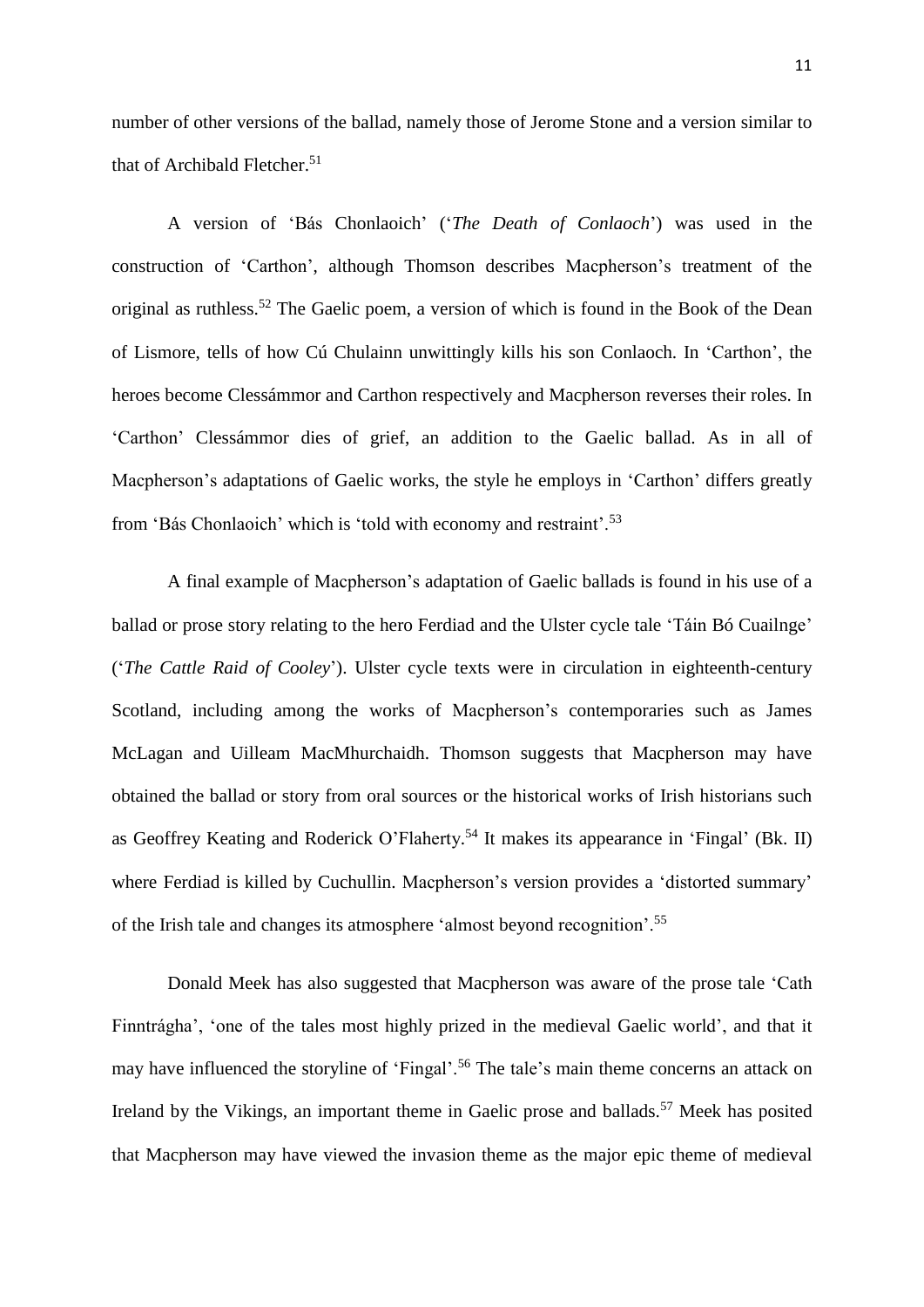Gaelic literature and that he was trying to 'recapture the epic of invasion' in 'Fingal'.<sup>58</sup> Macpherson's knowledge of prose as well as ballad tales is significant in another way too. After 1550 the distinction between prose and ballads became more fluid, particularly in the case of tales and ballads that shared a common theme. As a result, Macpherson may have found Gaelic ballads 'in a form which suggested that there was an easy exchange between prose and verse, and, in the final assessment, that there was no reason to distinguish the two forms'. 59

Macpherson's translations omitted any references to Christianity although St. Patrick played a prominent role in the authentic Gaelic ballad tradition.<sup>60</sup> Instead, the cleric is transformed into son of Alpin by Macpherson. A number of the Gaelic ballads tend to the anti-clerical and the comic tension between St Patrick and Oisín, who has great difficulty embracing Christian ideals of life, forms part of their appeal.<sup>61</sup> The absence of references to Christianity in the poetry was defended by Hugh Blair in his 'Critical Dissertation on the Poems of Ossian' (1763) and offered as proof of the antiquity of Ossian: 'the druidical superstition was, in the days of Ossian, on the point of its final extinction […] whilst the Christian faith was not yet established'.<sup>62</sup> To sum up his treatment of his Gaelic sources on this point and others, in addition to taking inspiration from a number of prose tales, Macpherson used much of the detail of Gaelic ballads and tales but adapted and re-ordered them so as to re-fashion them into texts that would suit the tastes of Romantic readers and appeal to a non-Gaelic-speaking audience.

## **Characteristics shared with the authentic Gaelic tradition**

Yet for all the differences with regard to the style and tone of Macpherson's translations and their relationship to the authentic Gaelic tradition, it is important to note that they share a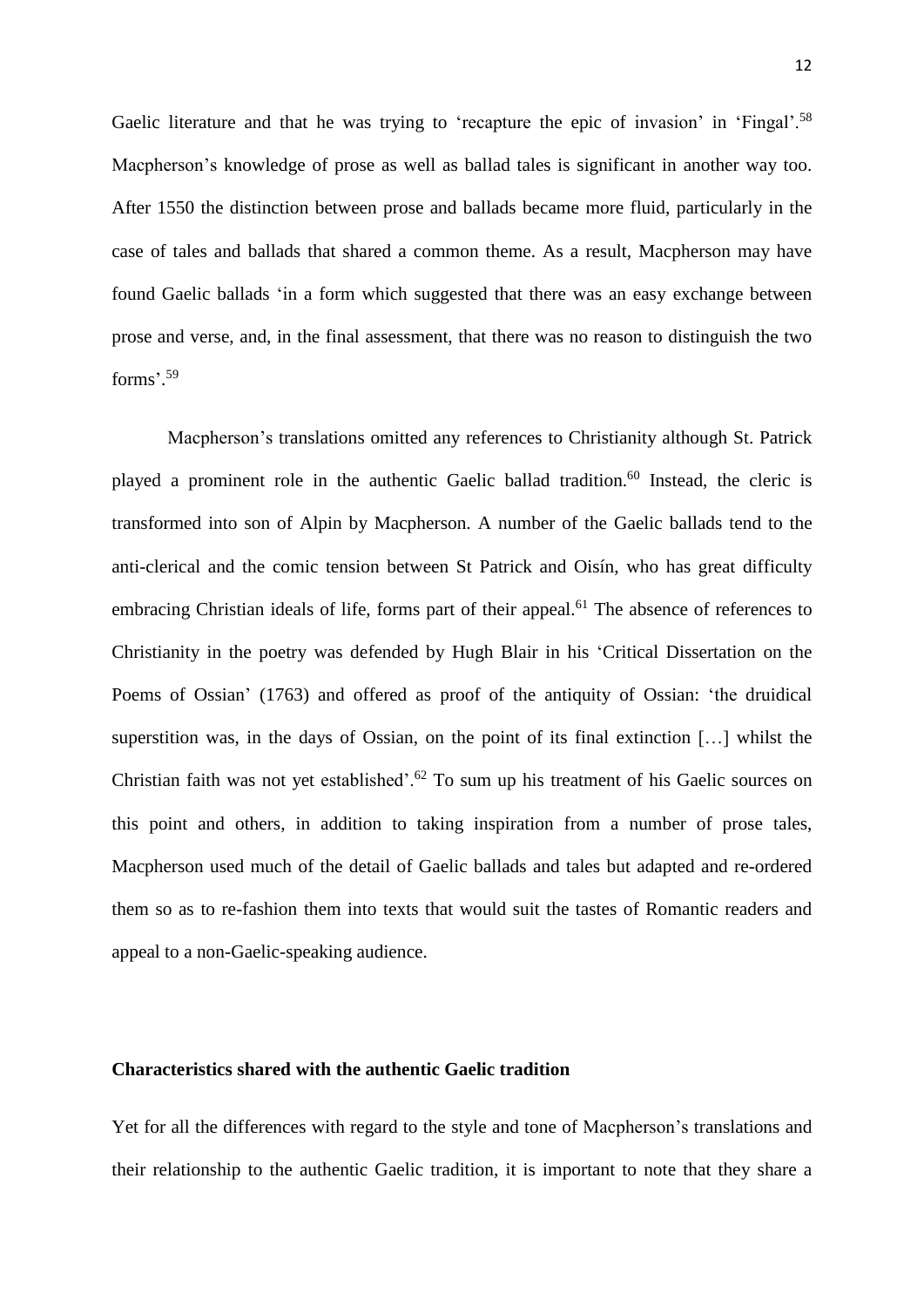number of characteristics in common with authentic Fionn ballads, characteristics that are key to the overall Ossianic affect.<sup>63</sup> Blair remarked that 'the two great characteristics of Ossian's poetry are tenderness and sublimity':

Ossian is perhaps the only poet who never relaxes or lets himself down into the light and amusing strain […]. One keynote is struck at the beginning and supported to the end; nor is any ornament introduced, but what is perfectly concordant with the general tone or melody. The events recorded, are all serious and grave; the scenery throughout, wild and romantic […]. His poetry, more than that of any other writer, deserves to be styled, *The Poetry of the Heart*. It is a heart penetrated with noble sentiments, and with sublime and tender passions; a heart that glows, and kindles the fancy; a heart that is full, and pours itself forth. $64$ 

An elegiac theme is one of the distinguishing features of *Fragments* and Meek has suggested that in giving prominence to such themes, Macpherson was 'reflecting what became the dominant mood of the modern ballad corpus of Scotland'.<sup>65</sup> Ossian constantly compares his former and current condition unfavourably and, according to Blair, this contrast 'diffuses over his whole poetry a solemn pathetick air, which cannot fail to make impression on every heart.'<sup>66</sup> This is a comparison directly available to Macpherson from his Gaelic sources. In the following ballad, Oisín laments the fact that he has aged:

Do bhádhusa úair fá fholt bhuidhe chas

is nach ffuil trem chenn acht fionnfadh gerr glas […]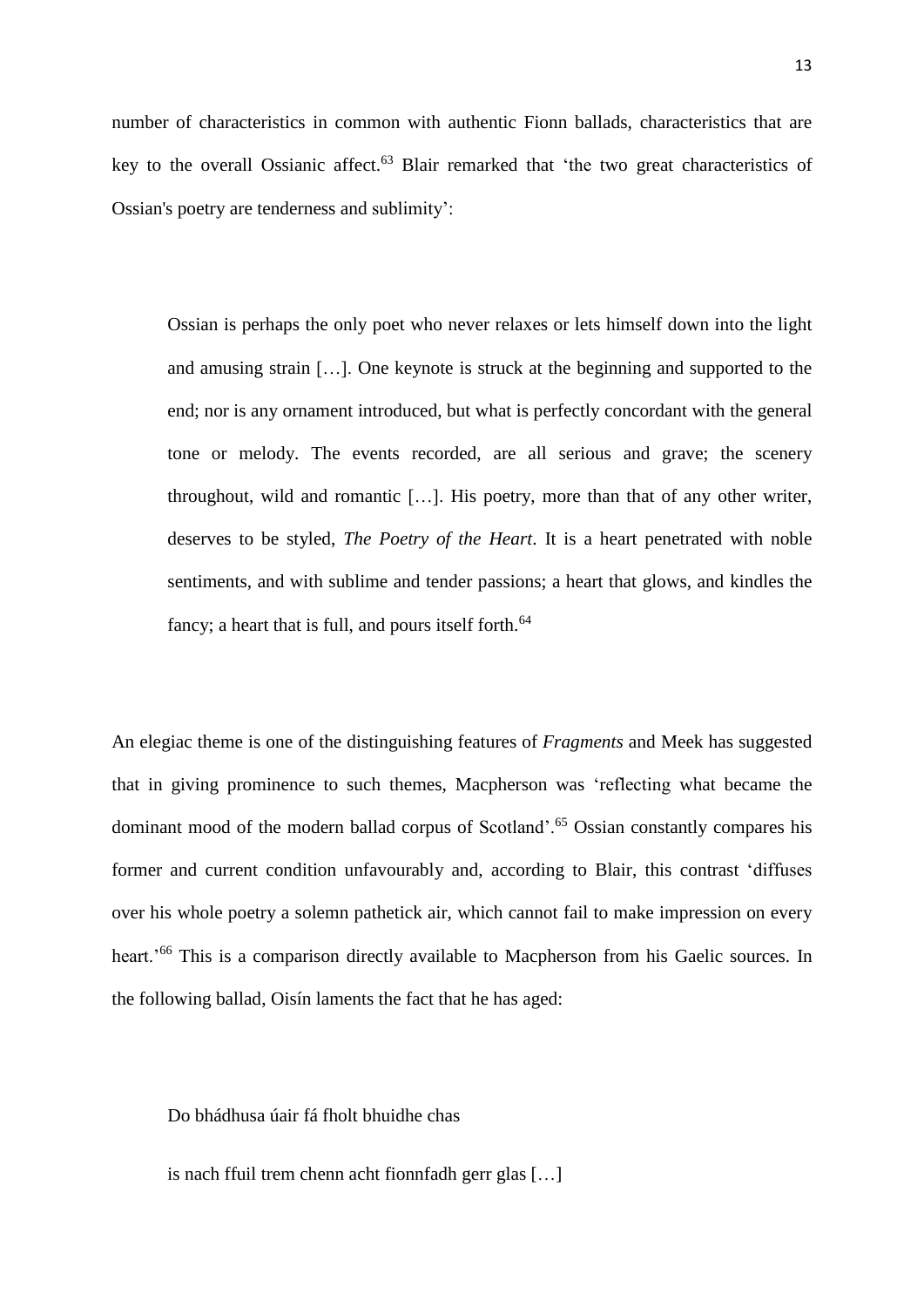m'fholt anocht is líath, ní bhía mar do bhá. (*Duanaire Finn* XXV)

*Once I was yellow-haired, ringleted,*

*Now my head puts forth only a short grey crop […]*

*Tonight my hair is hoar, it will not be as once it was*.

In 'Fragment II', Oisín presents himself as the last of his race: 'Yes, my fair, I return; but I am alone of my race. Thou shalt see them no more: their graves I raised on the plain'.<sup>67</sup> This can be compared with:

Fada liom gach lá dha ttig

ní mar sin fa cleachtadh dhúin

mo bheith a ffegmais na fFían

do cuir sin mo ciall ar ccúil (*Duanaire Finn*, LV)

*Wearisome to me is each succeeding day:*

*It was not so we used to be: my being parted*

*from the Fianna has upset my wits*.

Also common to both are the ways in which Ossian's nostalgia is evoked via features of the landscape: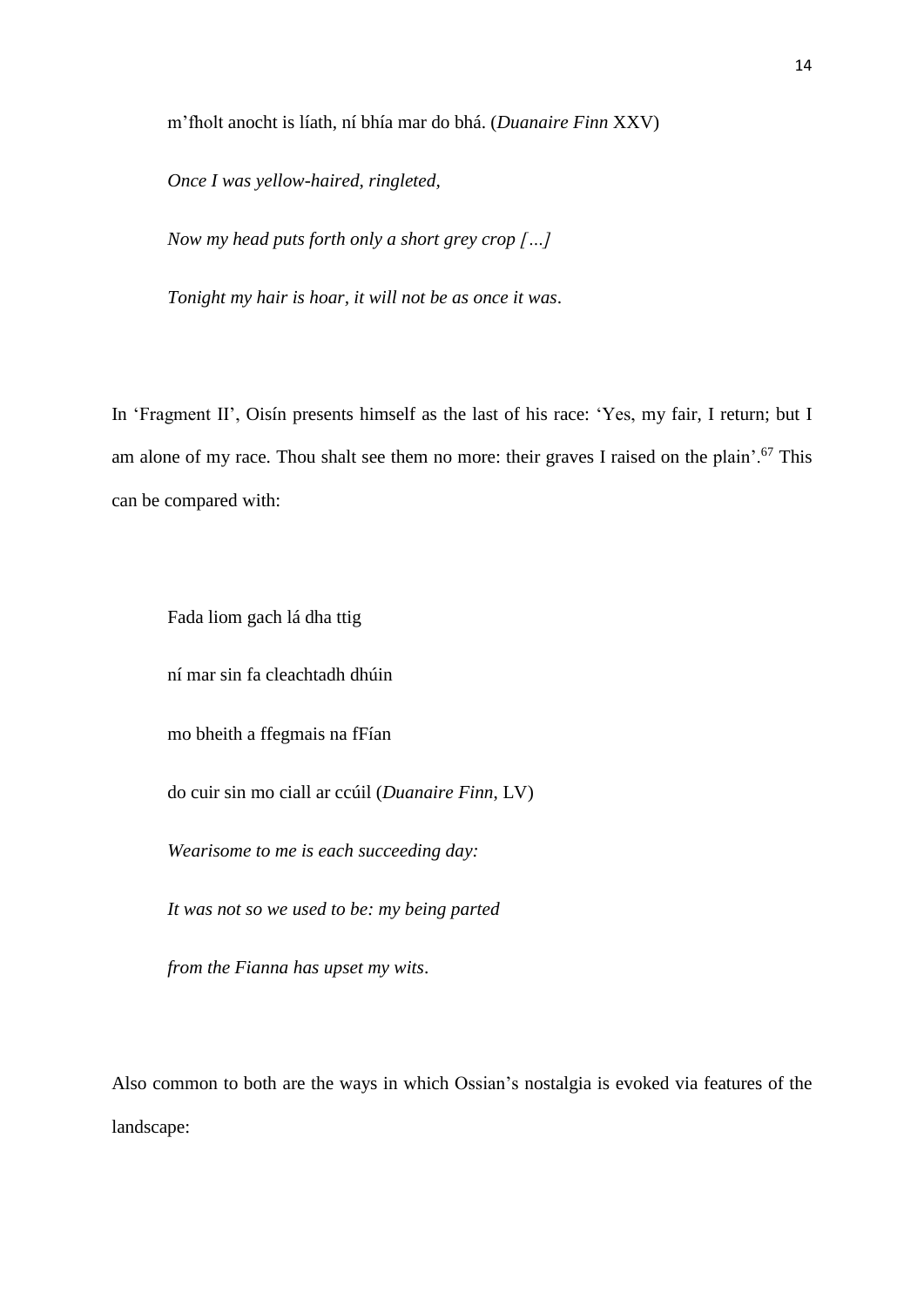Guth gadhoir a gCnoc na Ríogh

ionmhoin liom in síodh fo ffuil

ba meinice leinn fulacht fían

eidir in slíabh agus muir. (*Duanaire Finn*, XXXII).

*The beagle's cry on the hill of kings!*

*The mound it circles is dear to me:*

*We often had a fian's hunting feast*

*between the moorland and the sea*.

In 'Fragment VIII', Ossian is reminded of his father and son by the sound of the river:

'How hast thou fallen like an oak, with all thy branches round thee! Where is Fingal the King? where is Oscur my son? where are all my race? Alas! in the earth they lie. I feel their tombs with my hands. I hear the river below murmuring hoarsely over the stones. What dost thou, O river, to me? Thou bringest back the memory of the past.<sup>68</sup>

There are many such examples of sentiment in the authentic tradition where feelings of love, sorrow, friendship and nostalgia are expressed. A variety of emotions come to the fore in the first ballad in *Duanaire Finn*, 'Eól damh senchus Feine Finn' including jealousy,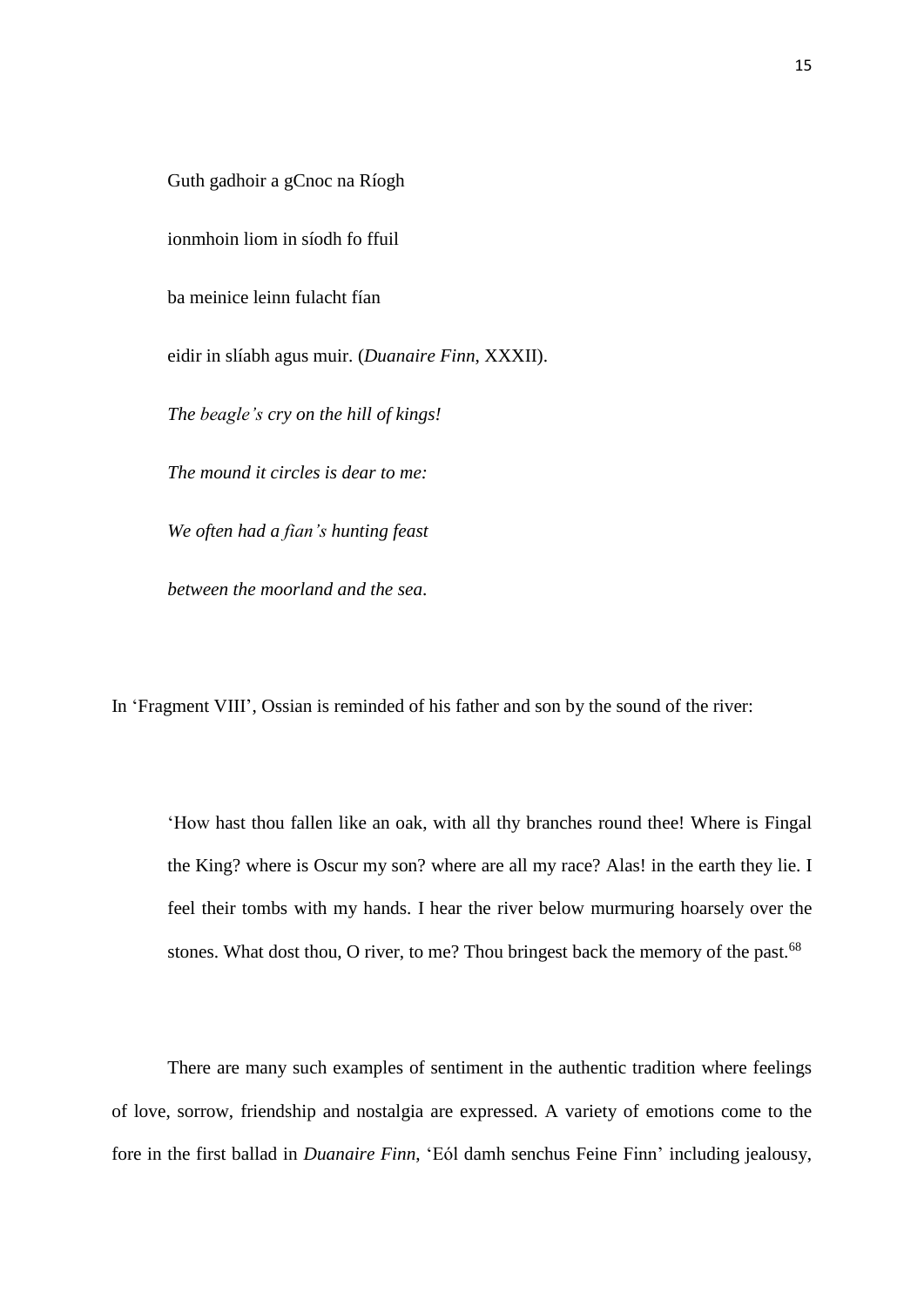vengeance and guile, and pride.<sup>69</sup> In a ballad concerning Caoilte's sword, Oisín appears as a 'man of feeling' as he sheds tears, remembering the past escapades of the *fianna*:

Nochan feadar créd do-dhén

fil mo rosg ag sileadh dér

cloidhiom Caoilti ba caom gné

is meabhair lemsa gurab é. (*Duanaire Finn* XLVII)

*I know not what I shall do:*

*my eye is shedding tears:*

*I remember that this is comely Caoilte's sword*.

In general, Macpherson's texts and the Gaelic ballads share an emphasis on the subjective experience and perspective of the individual, the creating consciousness of Oisín. Other characteristics in common include references to nature, hunting, life outdoors and the honour code by which members of the *fianna* were bound. This latter characteristic was transformed into behaviour reminiscent of chivalry in Macpherson's epics, a feature that appealed to Blair in his commentary on 'Carric-thura' in 'Critical Dissertation': 'Lathmon is peculiarly distinguished, by high generosity of sentiment. This is carried so far, particularly in the refusal of Gaul, on one side, to take the advantage of a sleeping foe; and of Lathmon, on the other, to overpower by numbers the two young warriors, as to recall into one's mind the manners of Chivalry'.<sup>70</sup>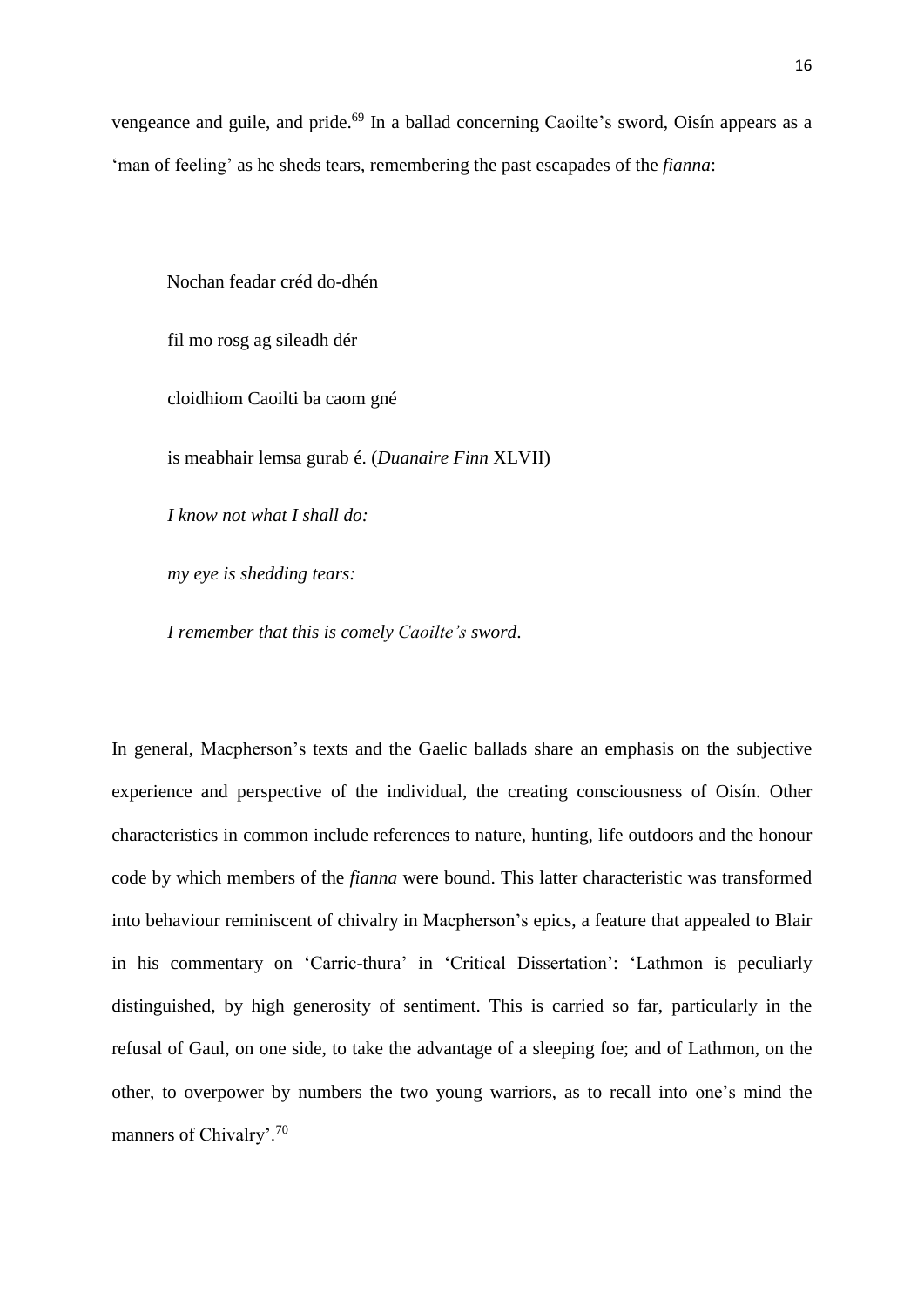In conclusion, the relationship between James Macpherson's translations and the authentic Fionn tradition is complex. Although much work has been done by scholars such as Stern, Thomson and Meek in identifying Macpherson's sources, there are still areas that would merit investigation, in particular his development of the overall framework for his Ossianic poems via Gaelic examples, and his use of prose sources. As Meek suggests, his use of the ballad tradition might then merit a re-investigation in light of those aspects.<sup>71</sup> Equally, while there are significant differences between *Ossian* and its Gaelic inspiration, it is not true to say that all the features of the Ossianic are superimposed onto the Gaelic works. Rather, *Ossian* represents a heightening and emphasising of features of the Gaelic work in and through the language of eighteenth-century Sentimental writing in English.

In the final analysis though, the most important dimension of the relationship between *Ossian* and the Gaelic world is the attention *Ossian* drew to the authentic Fionn cycle tradition in both Scotland and Ireland. In Scotland, the interest that was sparked in the tradition resulted in the collection of manuscripts and the bringing to light of collections that had already been made, while in Ireland the controversy Macpherson provoked with his allegations regarding the Scottish origin of the Fionn cycle led to the collection and publication of authentic material in order to refute his claims. The success of *Ossian* did indeed encourage a series of 'imaginary translations', 'pseudo-historical notes' and 'refabricated Gaelic versions' but this does not detract from the fact Macpherson's so-called 'translations' played an important role not only in the salvaging of a central component of the literary heritage of Ireland and Scotland but in its elevation to a higher status throughout Europe. <sup>72</sup> Macpherson's *Ossian* and the imitations that followed it also acted as a stimulus to Gaelic poets and prose writers during the nineteenth century by offering them new ways to deal with Gaelic language and literature and 'fresh perspectives in which to view the Highlands, Islands, and even the Gaels themselves'.<sup>73</sup>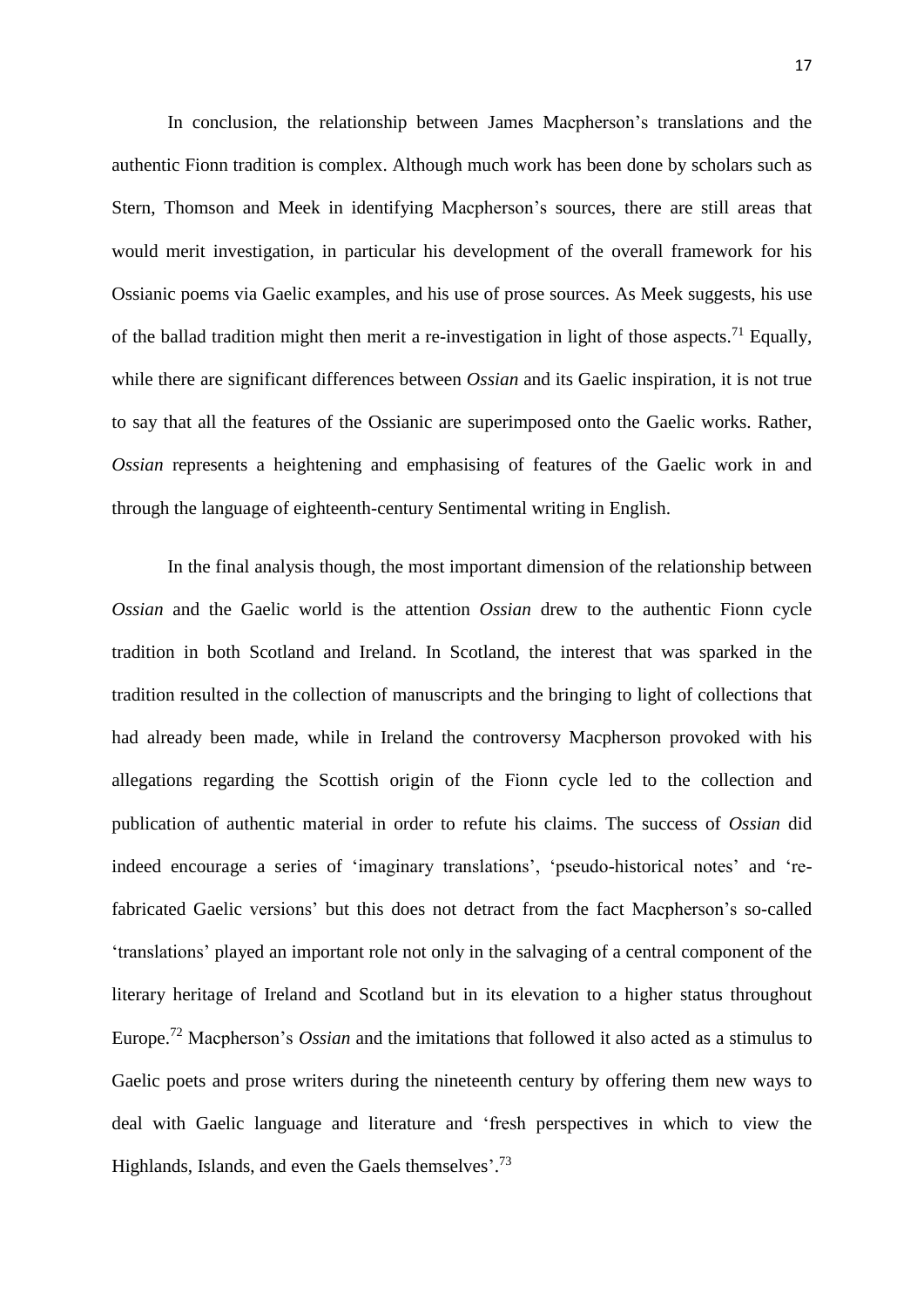<sup>2</sup> The collecting of Gaelic material, particularly Fionn ballads, gathered pace after the publication of Macpherson's *Ossian* works. Collections made in the second half of the eighteenth century included those by the Rev. James McLagan (1728–1805) of Blair Atholl; and Ewen MacDiarmid, Rannoch (a manuscript written between 1762 and 1769); Duncan Kennedy, a schoolmaster in Kilbrandon, Argyll, in 1774; Mathew Young, Bishop of Clonfert in the Scottish Highlands in 1784; Dr Alexander Irvine, Minister of Little Dunkeld, Perth, in 1801. See J. F. Campbell, *Leabhar na Feinne. Heroic Gaelic Ballads collected in Scotland chiefly from 1512 to 1871* (London: Spottiswoode and Co., 1872); Derick Thomson, *Companion to Gaelic Scotland* (Glasgow: Gairm, 1994), p. 82; Anja Gunderloch, *Làmh-sgrìobhainnean Gàidhlig Oilthigh Ghlaschu. The Gaelic Manuscripts of Glasgow University: A Catalogue* (Glasgow: University of Glasgow, 2007).

<sup>3</sup> Stone's poem was not a translation but it used the broad theme of 'Bás Fhraoich'.

<sup>4</sup> *Scots Magazine*, 18 (1756), pp. 15–17.

<sup>5</sup> Derick Thomson, '"Ossian" Macpherson and the Gaelic World of the Eighteenth Century', *Edinburgh University Review*, 40 (1963), p. 9.

<sup>6</sup> Moray Watson and Michelle Macleod (eds), *The Edinburgh Companion to the Gaelic Language* (Edinburgh: Edinburgh University Press, 2010), p. 11; Donald E. Meek, 'The Scottish Tradition of Fian Ballads in the Middle Ages', in Cathal Ó Háinle and Donald E. Meek (eds), *Unity in Diversity*: *Studies in Irish and Scottish Gaelic Language, Literature and History*, (Dublin: School of Irish, Trinity College Dublin, 2004), p. 9.

7 Ibid., p. 10.

1

<sup>8</sup> For a detailed discussion, see Kuno Meyer, *Fianaigecht: Being a collection of hitherto inedited Irish poems and tales relating to Finn and his Fiana, with an English translation* (Dublin: Hodges, Figgis & Co., 1910); Gerard Murphy, *The Ossianic Lore and Romantic Tales of Medieval Ireland* (Dublin: At The Three Candles, 1961); Joseph Falaky Nagy, *The Wisdom of the Outlaw: The Boyhood Deeds of Finn in Gaelic Narrative Tradition* (Berkeley: University of California Press, 1985); James MacKillop, *Fionn mac Cumhaill: Celtic Myth in English Literature* (Syracuse: Syracuse University Press, 1986); Dáithí Ó hÓgáin, *Fionn Mac Cumhaill:*

<sup>1</sup> John Ramsay, *Scotland and Scotsmen in the Eighteenth Century, from the mss. of John Ramsay, esq. of Ochtertyre*, ed. by Alexander Allardyce (Edinburgh and London: William Blackwood and Sons, 1888), I, pp. 545–46.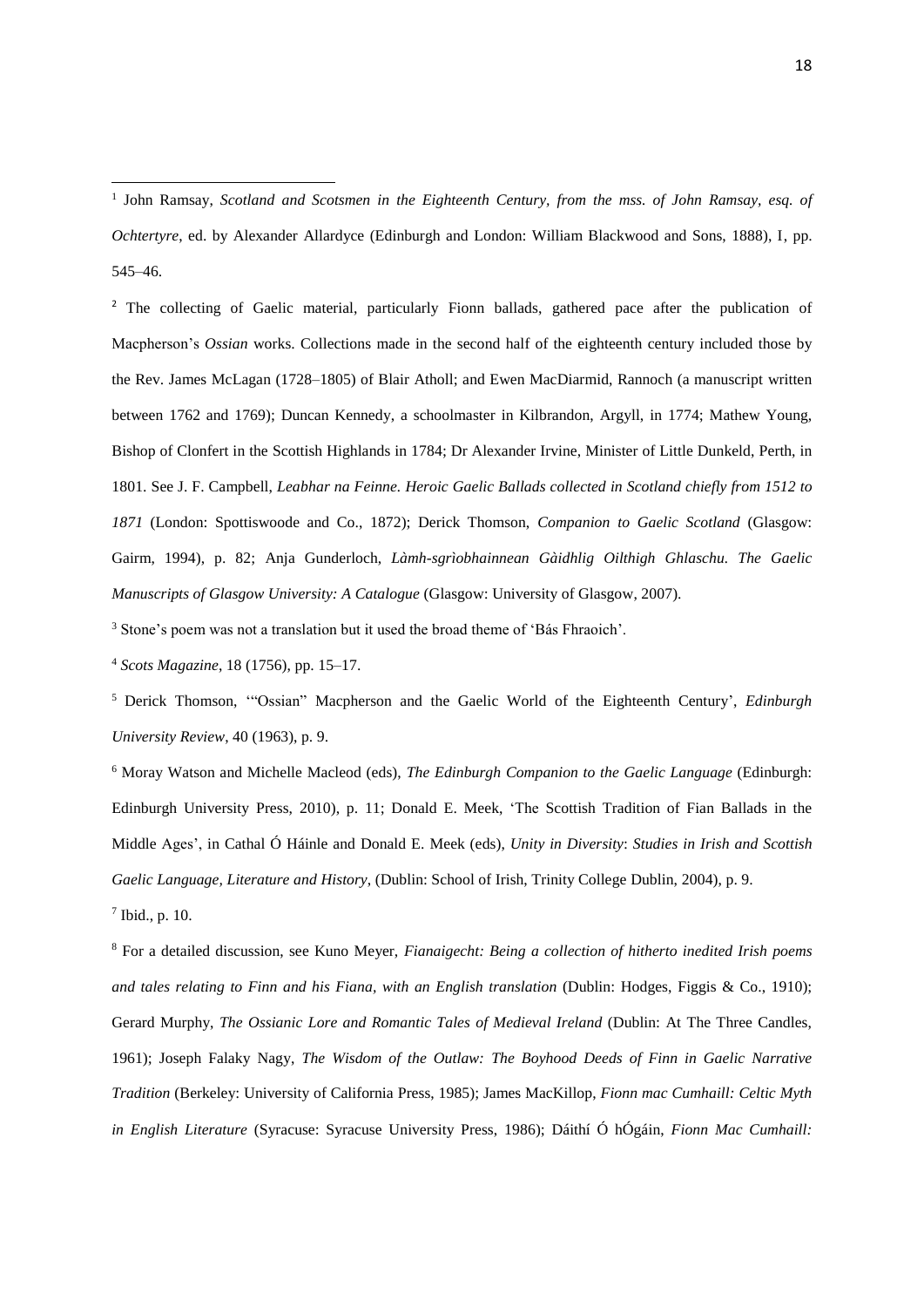*Images of a Gaelic Hero* (Dublin: Gill & Macmillan, 1988) and Sharon J. Arbuthnott and Geraldine Parsons (eds), *The Gaelic Finn Tradition* (Dublin: Four Courts Press, 2012).

<sup>9</sup> For a detailed consideration of the *Agallamh*, see Aidan Doyle and Kevin Murray (eds), *In Dialogue with the Agallamh. Essays in Honour of Seán Ó Coileáin* (Dublin: Four Courts Press, 2014). See also, Nollaig Ó Muraíle, 'Agallamh na Seanórach', in Pádraig Ó Fiannachta (ed.), *An Fhiannaíocht, Léachtaí Cholm Cille, 25,* (Maynooth: An Sagart, 1995), pp. 96–127.

<sup>10</sup> Derick S. Thomson, *The Gaelic Sources of Macpherson's 'Ossian'* (Edinburgh and London: Oliver and Boyd, 1952), p. 11. Macpherson has often been criticised for mixing the two cycles together.

<sup>11</sup> Donald Meek has drawn attention to the problematic use of the terms 'ballad' and 'lay' to translate the Gaelic terms 'laoi' and 'duan'. See Donald E. Meek, 'Development and Degeneration in Gaelic Ballad Texts', in Bo Almqvist, Séamas Ó Catháin and Pádraig Ó Héalaí (eds), *The Heroic Process* (Dublin: Glendale Press, 1987), p. 132.

<sup>12</sup> Murphy, *Ossianic Lore*, p. 56.

1

<sup>13</sup> Meek, 'Development and Degeneration', pp. 132–33.

<sup>14</sup> In Scotland the Fionn ballads are most commonly known as *Duain na Féinne(adh)*. In colloquial Gaelic the *fianna* are known as *Féinn*, *Fèinn* or *Fìnn*, depending on dialect, and also *An Fhéinn* and *Na Fiantaichean*. An individual is known as *Fiantaiche*. See John MacInnes, 'Twentieth-Century Recordings of Scottish Gaelic Heroic Ballads', in Almqvist et. al, *Heroic Process*, p. 103.

<sup>15</sup> Donald Meek, 'The Banners of the Fian in Gaelic Ballad Tradition', *Cambridge Medieval Celtic Studies*, 11 (Summer 1986), 29.

<sup>16</sup> Peadar Ó Conaire, *Na Laoithe Fiannaíochta sa Bhéaloideas* (unpublished MA thesis, University College Galway, 1982), p. 3.

<sup>17</sup> Murphy, *Duanaire Finn* III, pp. 204–15; Pádraig Ó Fiannachta, 'The Development of the Debate between Pádraig and Oisín', in Almqvist et. al, *Heroic Process*, pp. 183–205; Síle Ní Mhurchú, 'Agallamh Oisín agus Phádraig: composition and transmission', in Arbuthnot and Parsons (eds), *Gaelic Finn Tradition*, pp. 195–208. For the development of the relationship between Oisín and St. Patrick, and the portrayal of a 'tragi-comic Oisín' with a shift from the heroic to the humorous, see David Krause, 'The Hidden Oisín', *Studia Hibernica*, 6 (1966), pp. 7–24.

<sup>18</sup> Ó Fiannachta, 'The Development of the Debate', p. 194.

<sup>19</sup> Meek, 'Scottish Tradition of Fian Ballads', p. 20.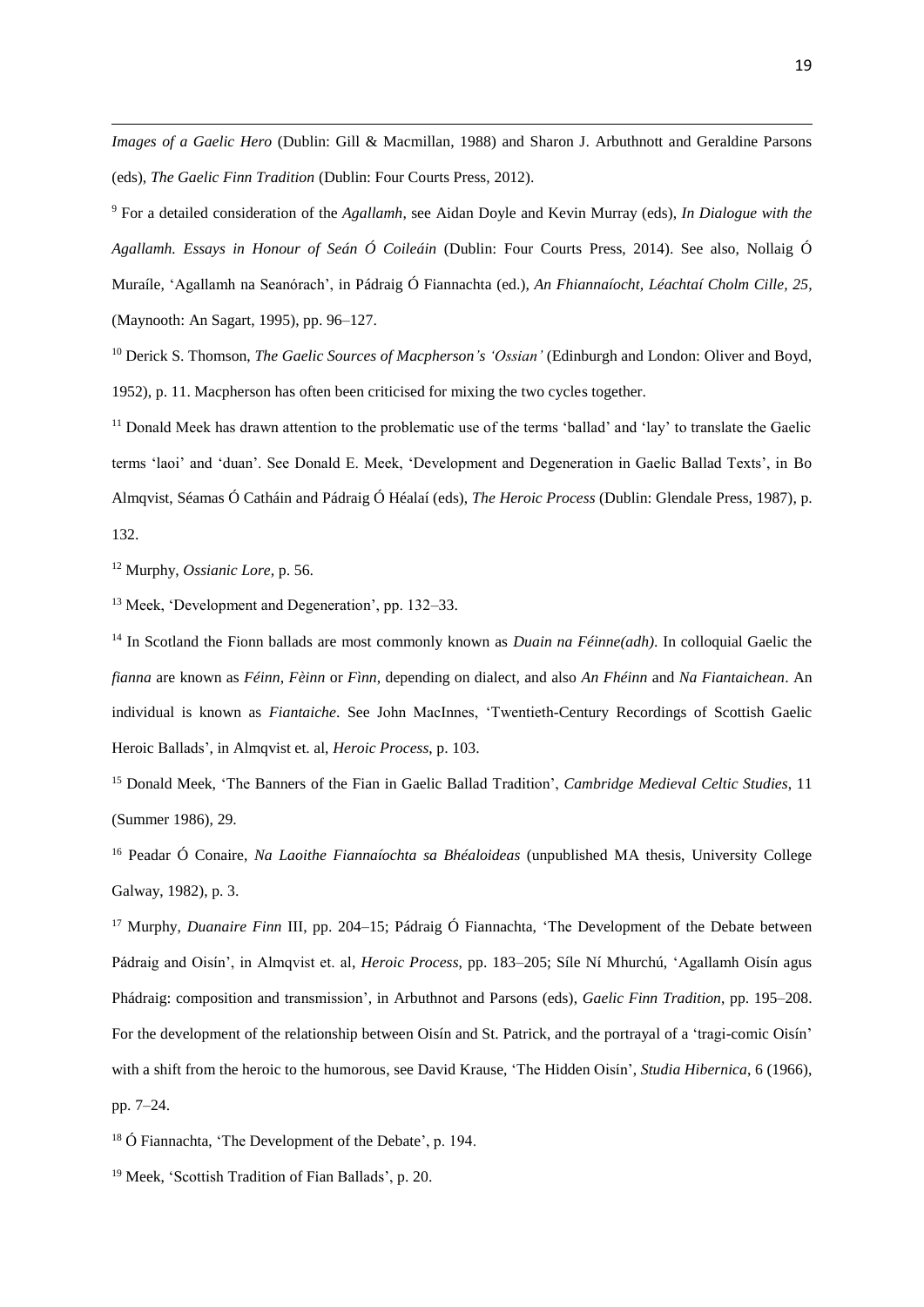<sup>20</sup> Ibid., p. 14. In Scotland, the ballads and their melodies, dating from the later medieval period, were recorded from the 1940s onwards by members of the University of Edinburgh's School of Scottish Studies. See, MacInnes, 'Twentieth-century Recordings', pp. 101–30.

<sup>21</sup> Meek, 'Development and Degeneration', p. 137.

<sup>22</sup> Murphy, *Duanaire Finn* III, p. 121.

1

<sup>23</sup> Meek, 'Scottish Tradition of Fian Ballads', p. 17.

<sup>24</sup> Meek, 'The Gaelic Ballads of Scotland: Creativity and Adaptation' in Howard Gaskill (ed.), *Ossian Revisited* (Edinburgh: Edinburgh University Press, 1991), pp. 32–35.

<sup>25</sup> James Macpherson, 'A Critical Dissertation on the Poems of Ossian' published in *The Works of Ossian, The Son of Fingal* (1765). See, Gaskill, *The Poems of Ossian and Related Works* (Edinburgh: Edinburgh University Press, 1996), p. 223. For a discussion of the reaction of scholars in Ireland to such claims, see Clare O'Halloran, *Golden Ages and Barbarous Nations* (Cork: Cork University Press, 2004); Mícheál Mac Craith, 'We know all these poems': The Irish Response to Ossian', in Howard Gaskill (ed.), *The Reception of Ossian in Europe* (London: Continuum, 2004), pp. 91–108; Lesa Ní Mhunghaile, *Charlotte Brooke's Reliques of Irish Poetry* (Dublin: Irish Manuscripts Commission, 2009), pp. xxxvi–xxxvii.

<sup>26</sup> For the Book of the Dean of Lismore, see S. Innes and A. Petrina, 'The Sixteenth and Seventeenth Centuries', in Carla Sassi (ed.), *The International Companion to Scottish Poetry* (Glasgow: Scottish Literature International, 2016), pp. 44–45; Martin MacGregor, 'Creation and Compilation: The Book of the Dean of Lismore and Literary Culture in Late-Medieval Gaelic Scotland', in Thomas Clancy and Murray Pittock (eds), *The Edinburgh History of Scottish Literature,* 3 vols (Edinburgh, 2007), I, 209–18; Martin MacGregor, 'The view from Fortingall: the worlds of the Book of the Dean of Lismore', *Scottish Gaelic Studies,* 22 (2006), pp. 35–85.

<sup>27</sup> Watson and Macleod, *Edinburgh Companion*, p. 14. The [orthography](http://en.wikipedia.org/wiki/Orthography) is the same kind used to write [Lowland](http://en.wikipedia.org/wiki/Scots_language) [Scots](http://en.wikipedia.org/wiki/Scots_language) and was a common way of writing [Scottish](http://en.wikipedia.org/wiki/Scottish_Gaelic) Gaelic in the Late [Middle](http://en.wikipedia.org/wiki/Scotland_in_the_Late_Middle_Ages) Ages.

<sup>28</sup> Meek, 'Scottish Tradition of Fian Ballads', p. 13. For a detailed consideration of *The Book of the Dean of Lismore*, see Donald E. Meek, 'The corpus of Heroic Verse in the Book of the Dean of Lismore' (unpublished Ph.D. thesis, University of Glasgow, 1982).

<sup>29</sup> Neil Ross (ed.), *Heroic Poetry from the Book of the Dean of Lismore* (Edinburgh: Scottish Gaelic Texts Society, 1939).

<sup>30</sup> Ruairí Ó hUiginn, 'Duanaire Finn: patron and text', in *Duanaire Finn: Reassessments,* ed. by John Carey (London: Irish Texts Society, 2003), pp. 79–106.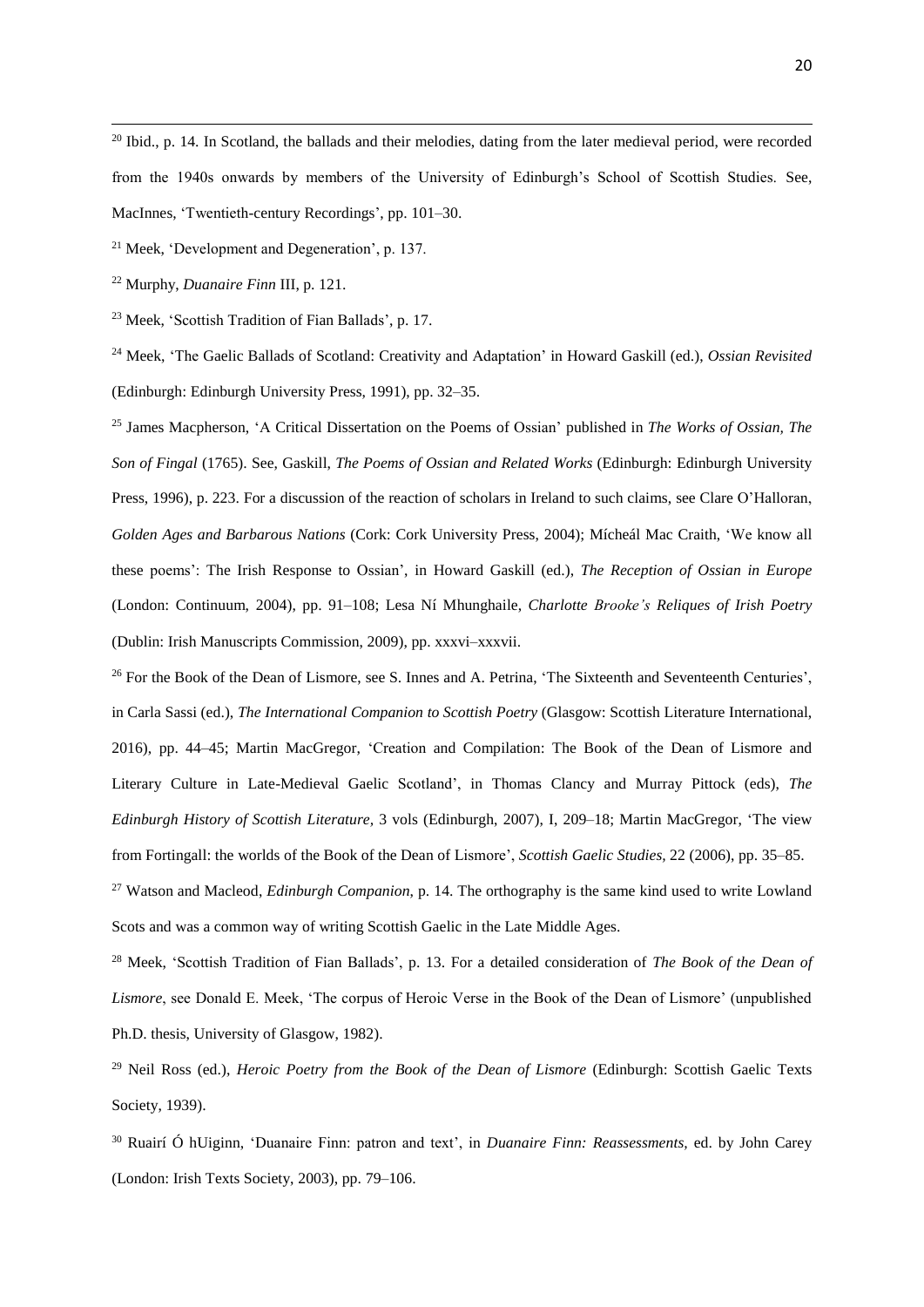<sup>31</sup> Meek, 'Scottish Tradition of Fian Ballads', p. 15.

1

<sup>32</sup> Standish Hayes O'Grady, *Catalogue of Irish Manuscripts in the British Library*, 3 vols (London: British Museum, 1926), I, p. 637.

<sup>33</sup> Máirtín Ó Briain, 'Some material on Oisín in the Land of Youth' in D. Ó Corráin *et al*. (eds), *Sages, Saints and Storytellers* (Maynooth: An Sagart, 1989), pp. 181–99. There has been some debate regarding the authorship of the ballad. It was first published by the Ossianic Society and the following was stated as a foreword to the text: 'The Council of the Ossianic Society do not hold themselves responsible for the authenticity or antiquity of the following poem; but print it as an interesting specimen of the most *recent* of the Fenian Stories'. See Brian O'Looney (ed.), *Transactions of the Ossianic Society for the year 1856* (Dublin: John O'Daly, 1859), p. 228.

<sup>34</sup> Máirtín Ó Briain, 'Micheál Coimín agus Oisín i dTír na nÓg' in Aingeal Ní Chualáin and Gearóid Denvir (eds), *Macalla* (Gaillimh: Coláiste na hOllscoile, Gaillimh, 1984), pp. 162–63; 164.

<sup>35</sup> Seosamh Watson, 'Laoi Chab an Dosáin: Background to a late Ossianic Ballad', *Eighteenth-Century Ireland/Iris an Dá Chultúr*, 5 (1990), 37–44 (p. 37).

<sup>36</sup> Gaskill, *Poems of Ossian*, p. 51. In 1760, after the success of *Fragments of Ancient Poetry*, Macpherson toured the Highlands searching for Gaelic manuscripts that would vindicate his claims as to the authenticity of his Ossianic poems. Among the valuable manuscripts he is credited with salvaging were *The Book of the Dean of Lismore* and *The Little Book of Clanranald*. He also took down many Fionn ballads from oral recitation.

<sup>37</sup> Mícheál Mac Craith, 'Ionrachas James Macpherson?' in Mícheál Mac Craith and Pádraig Ó Héalaí (eds), *Diasa Díograise. Aistí i gCuimhne ar Mháirtín Ó Briain* (Indreabhán: Cló Iar-Chonnachta, 2009), pp. 121–42.

<sup>38</sup> Thomson, *Gaelic Sources*, p. 63.

<sup>39</sup> Diarmaid Ó Catháin, 'An Irish Scholar Abroad: Bishop John O'Brien of Cloyne and the Macpherson Controversy' in Patrick O'Flanagan and Cornelius G. Buttimer (eds), *Cork History and Society: interdisciplinary Essays on the History of an Irish County* (Dublin: Geography Publications, 1993), pp. 499– 533.

<sup>40</sup> Ibid, p. 511.

<sup>41</sup> Henry Mackenzie (ed.), *Report of the Committee of the Highland Society of Scotland: Appointed to inquire into the Nature and Authenticity of the Poems of Ossian (Edinburgh: Archibald Constable & Co., 1805), pp.* 151–54 (152).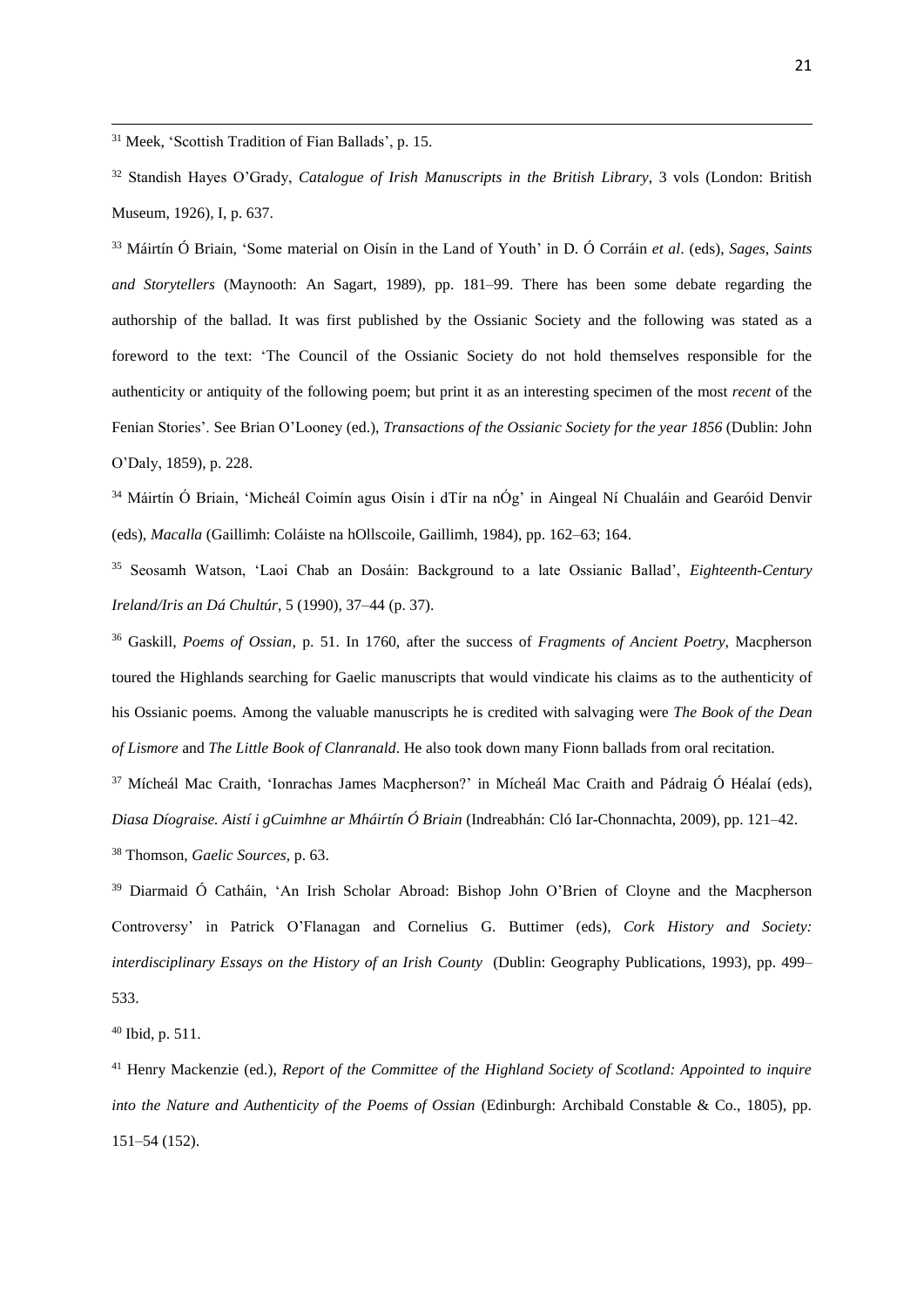*Highland Society Report*, pp. 333–34. See also Ní Mhunghaile, *Charlotte Brooke's Reliques*, Part I, pp. 288– 93, Part II, pp. 56–64.

 Stern, 'Ossianischen Heldenlieder' p. 268; James Macpherson, *The Poems of Ossian, in the original Gaelic, with a literal translation into Latin by the late Robert Macfarlan* 3 vols (London: W. Bulmer & Co., 1807).

Stern, 'Ossianischen Heldenlieder' pp. 274–75.

 Derick Thomson, 'James Macpherson – the Gaelic Dimension' in Fiona Stafford and Howard Gaskill (eds), *From Gaelic to Romantic: Ossianic Translations* (Amsterdam: Rodopi, 1998), p. 21; idem, Thomson, *Gaelic Sources*. See also Mícheál Mac Craith, 'Fingal: Text, Context, Subtext', in Stafford and Gaskill (eds), *From Gaelic to Romantic*, pp. 59–68.

 Derick Thomson, 'Macpherson's Ossian: Ballads to Epics', *Béaloideas*, pp. 54–55 (1986–87), pp. 243–64 (260).

Stern, 'Ossianischen Heldenlieder', pp. 308–10; Thomson, *Gaelic Sources*, pp. 29–31.

Thomson, *Gaelic Sources*, p. 14.

Thomson, 'James Macpherson – the Gaelic Dimension', p. 22.

Thomson, *Gaelic Sources*, p. 47.

Ibid., p. 48.

Ibid., p. 49.

Ibid., p. 14.

Meek, 'Gaelic Ballads of Scotland', p. 40.

 Reidar Th. Christiansen, *The Vikings and the Viking Wars in Irish and Gaelic Tradition* (Oslo: I kommisjon hos J. Dybwad, 1931); Proinsias Mac Cana, 'The Influence of the Vikings on Celtic Literature', in Brian Ó Cuív (ed.), *The Impact of the Scandinavian Invasions on the Celtic-speaking Peoples c.800–1100 AD* (Dublin: Dublin Institute for Advanced Studies, 1975), pp. 78–118.

Meek, 'Gaelic Ballads of Scotland', p. 47 n. 57.

Meek, 'Gaelic Ballads of Scotland', p. 41.

 Ludwig Chr. Stern, 'Die Ossianischen Heldenlieder' in *Zeitschrift für vergleichende Litteraturgeschichte*, 8 (1895), pp. 50–86, 143–74. Translated in *Transactions of the Gaelic Society of Inverness*, 22 (l897–8), pp. 257– 325.

Ibid., p. 28.